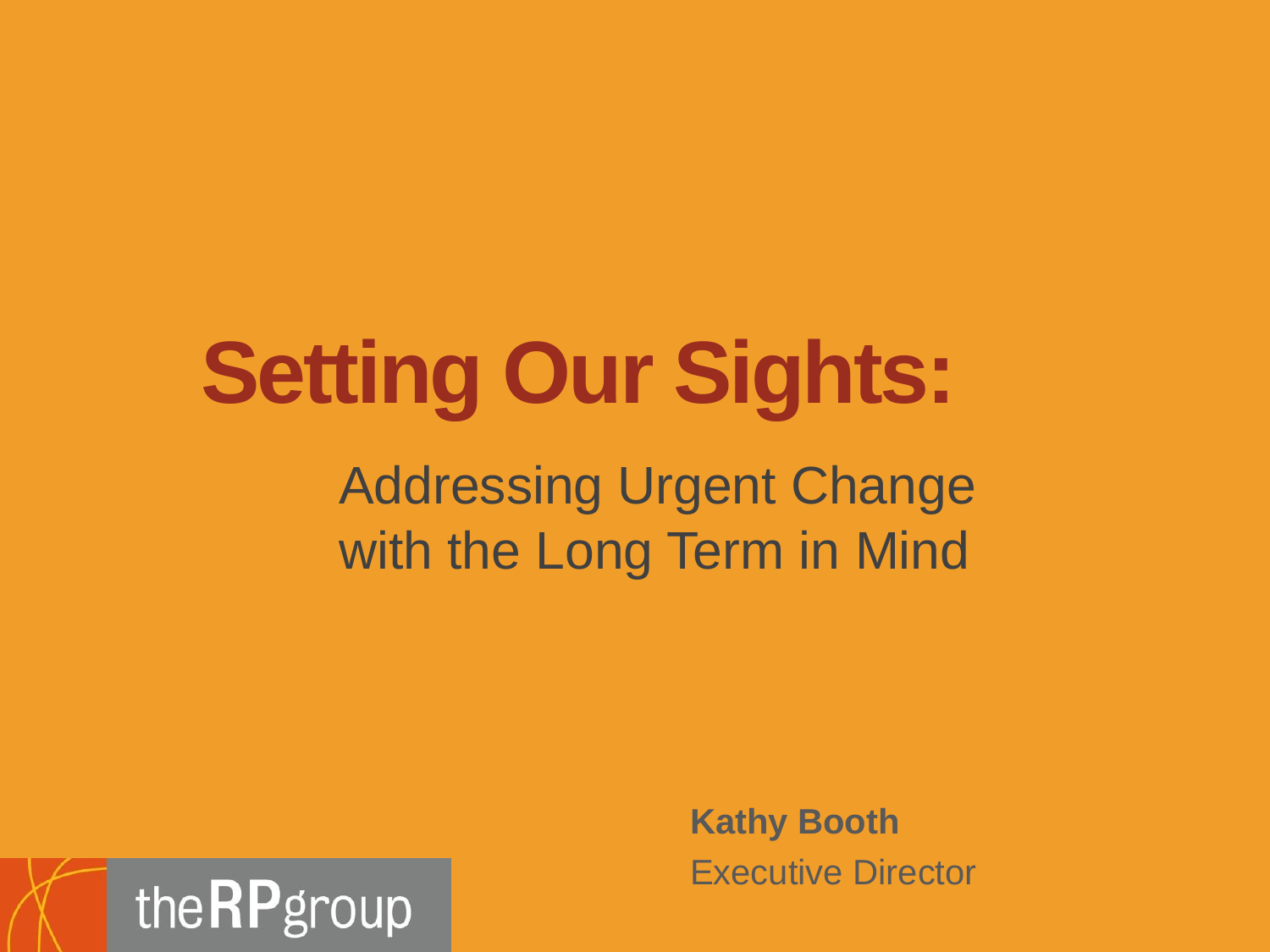# **Completion**

# **Student Success Act**

# **Equity Gap Budget Cuts**

# **Leadership Turnover**

The RP Group | Setting our Sights | March 2013 2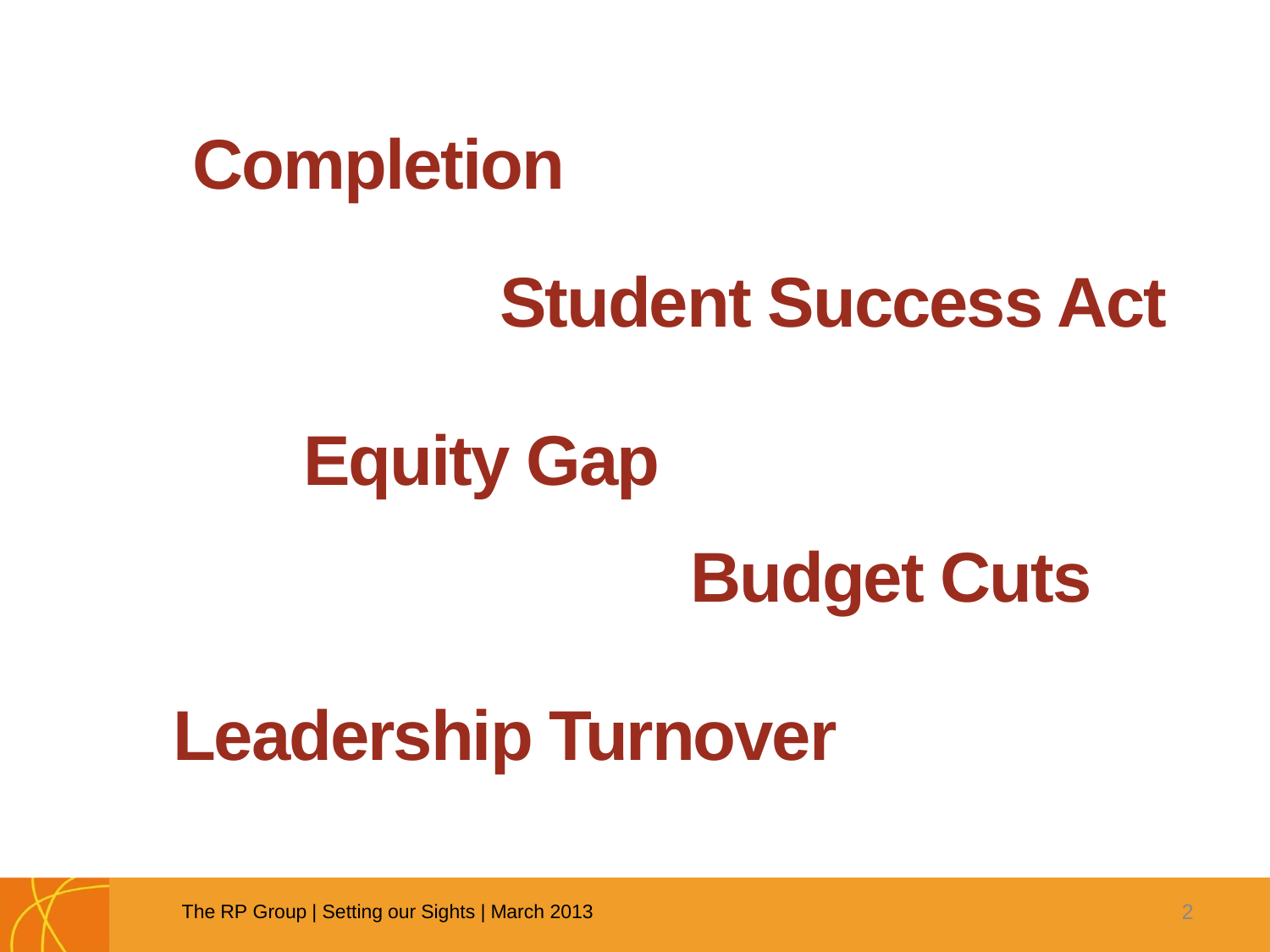### **With changes of this magnitude …**

we have to start thinking about different ways of delivering our services.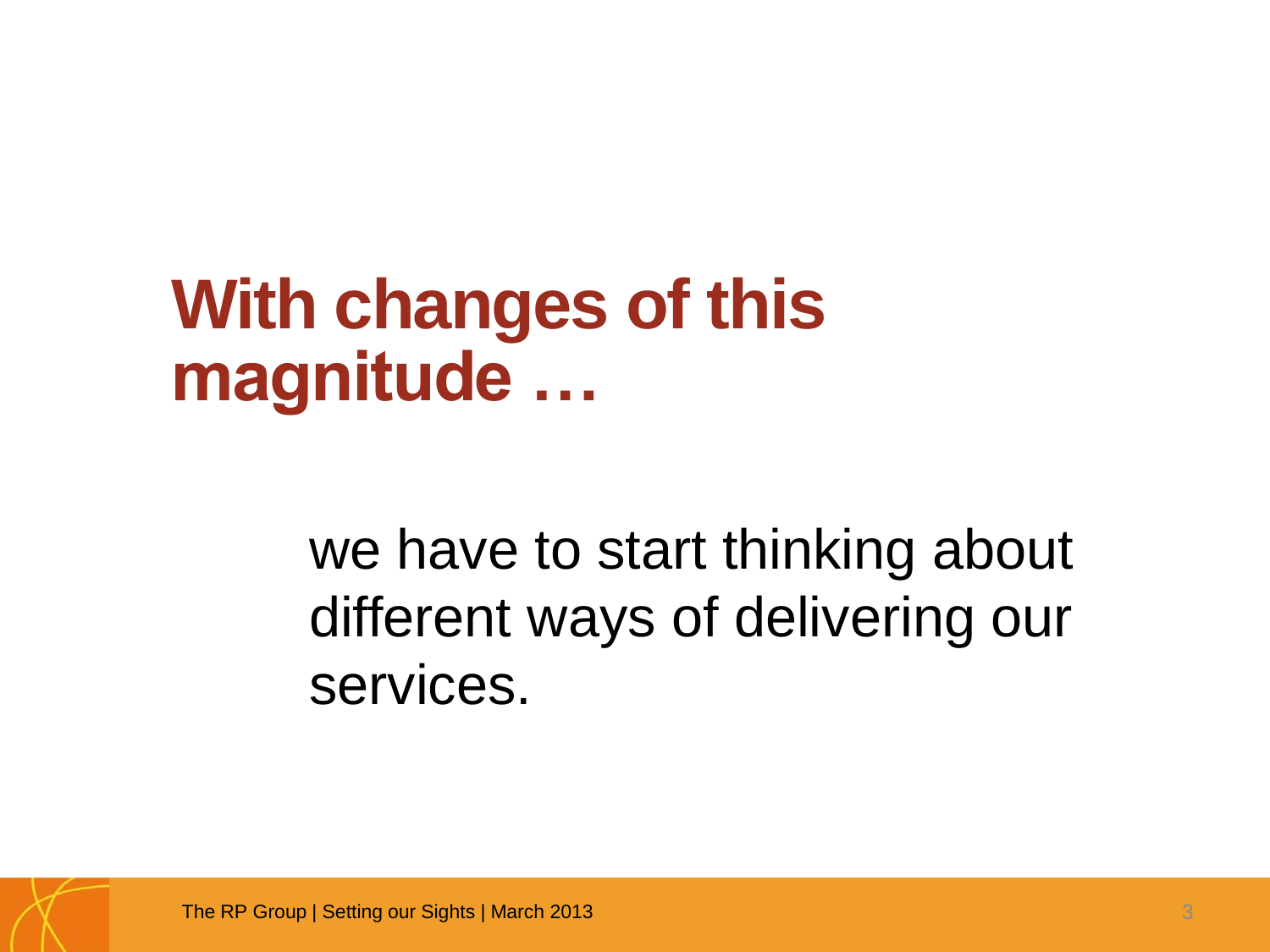### **Two research studies**

• What's Completion Got to Do with It? Using Course-Taking Behavior to Understand Community College **Success** 

• Student Support (Re)defined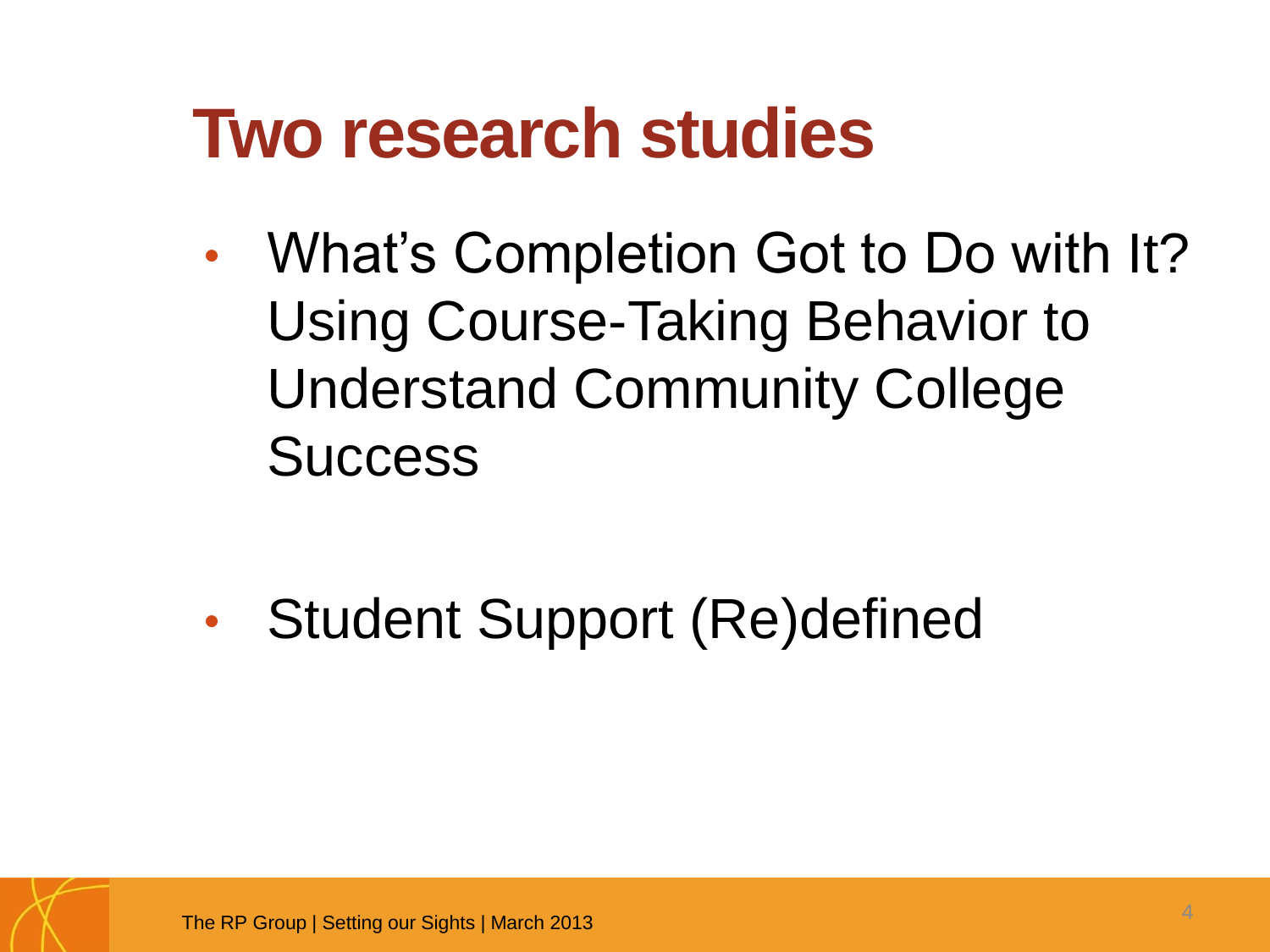WHAT'S COMPLETION GOT TO DO WITH IT?

# **Understanding the cost of the status quo**

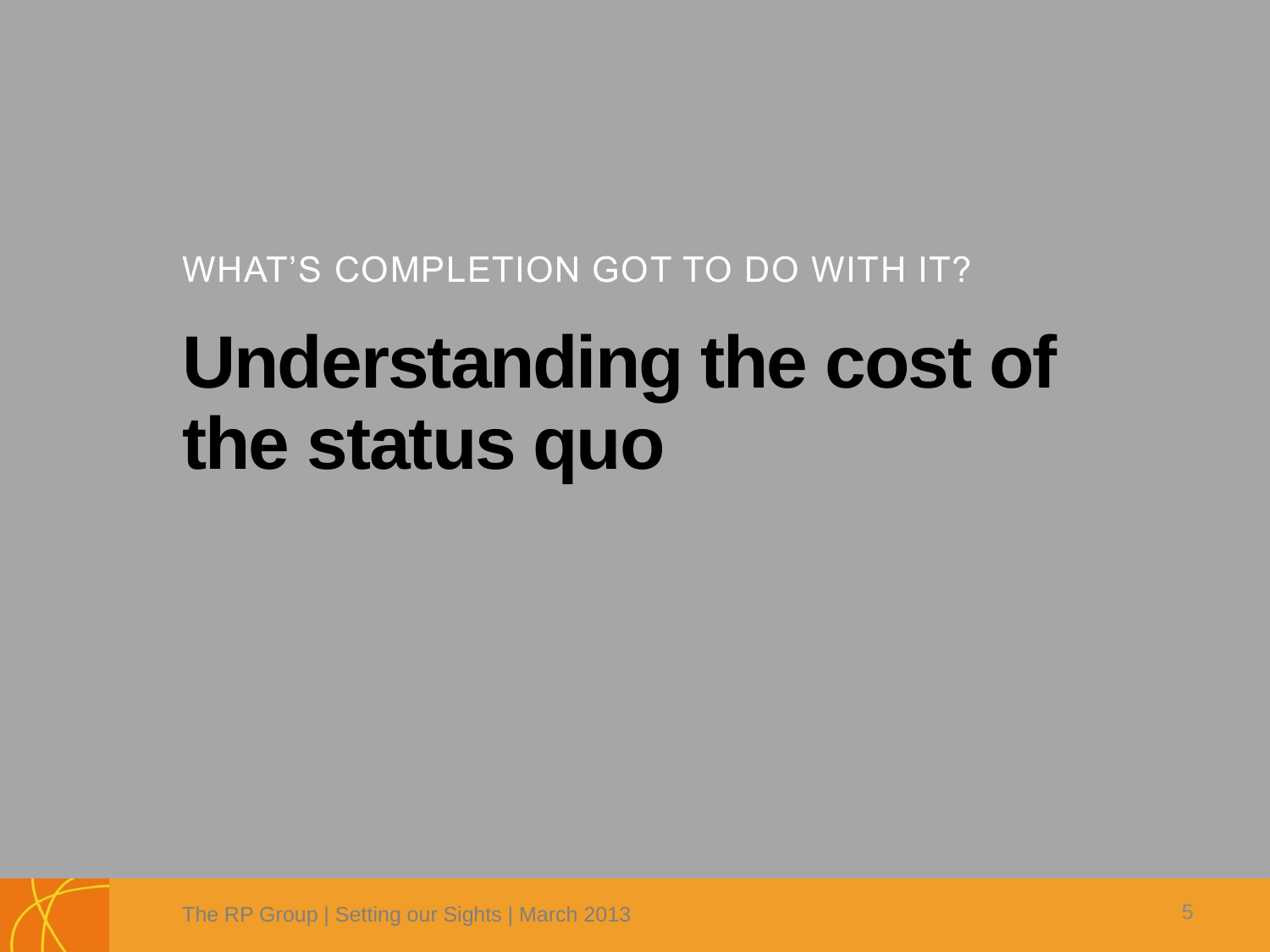# **The Research**

#### Research Question:

What goals do students appear to be working toward, based on the courses they take, and how successful are they?

#### What Was Studied:

A cohort of 165,921 first-time students who enrolled in fall 2001 were tracked for 7 years (represents 70% of students and 4/5 of units taken in 2001-02)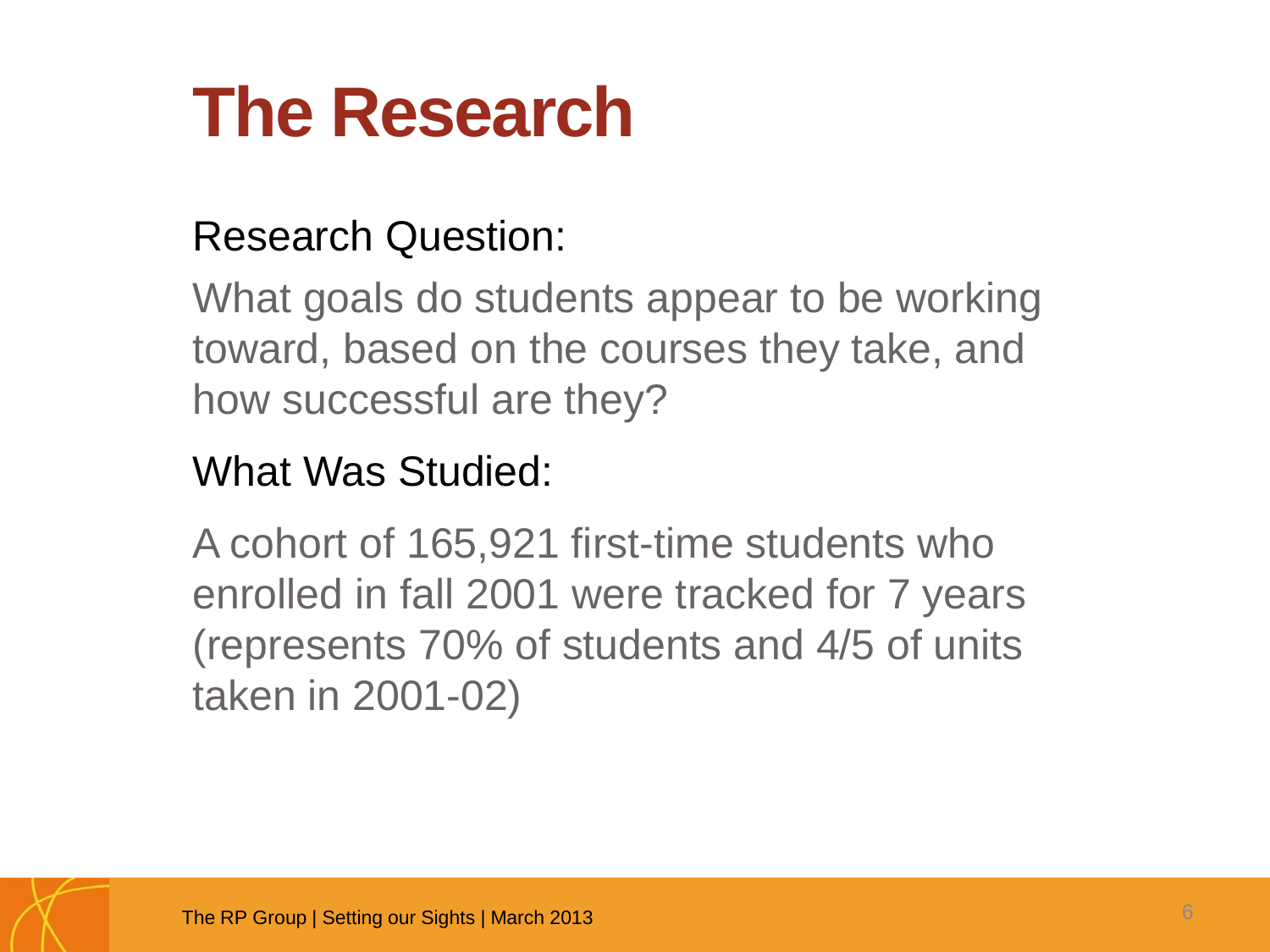## **The cost of the status quo**

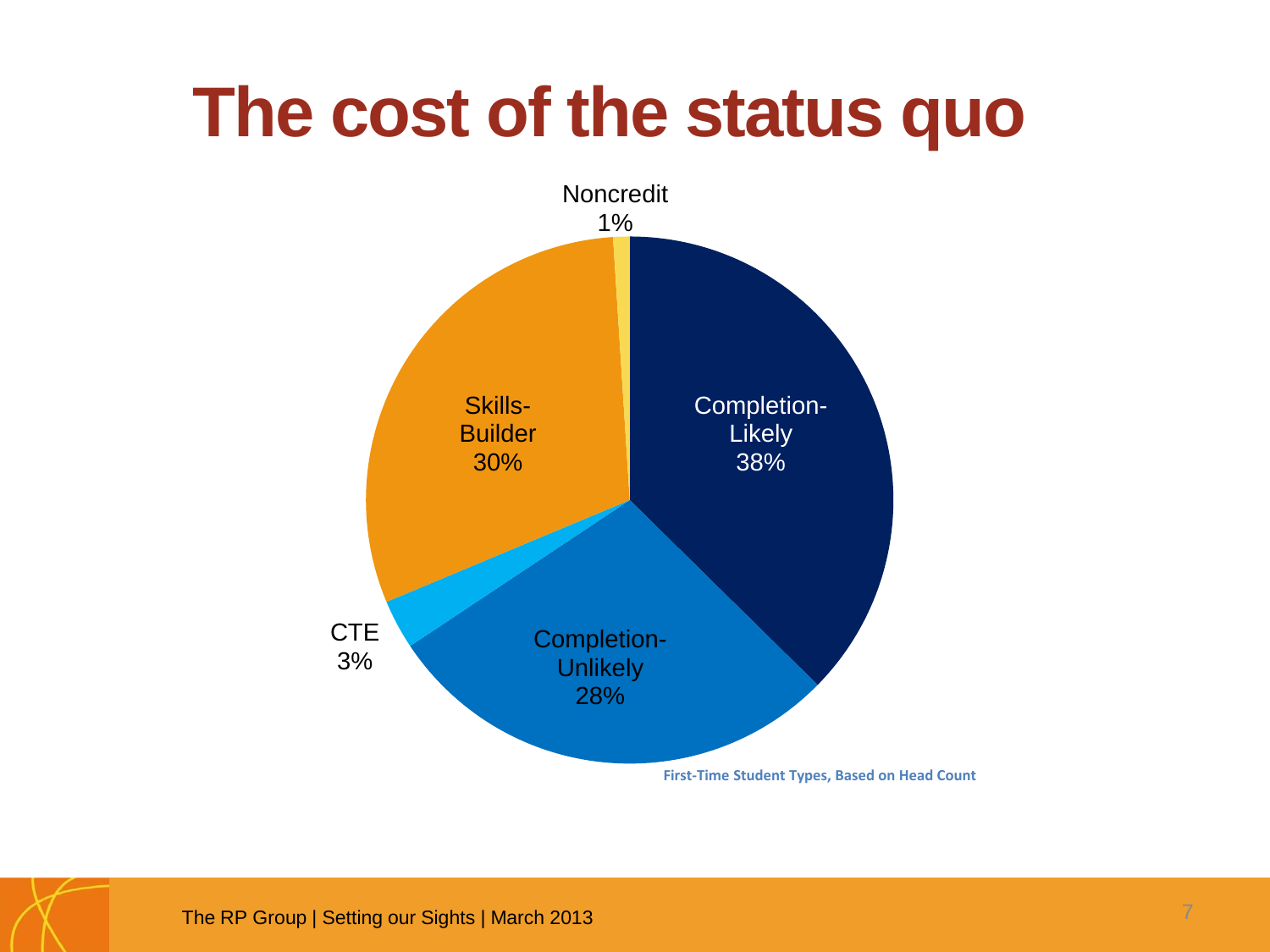Our successful students take four to six years to complete and attempt 65-125 units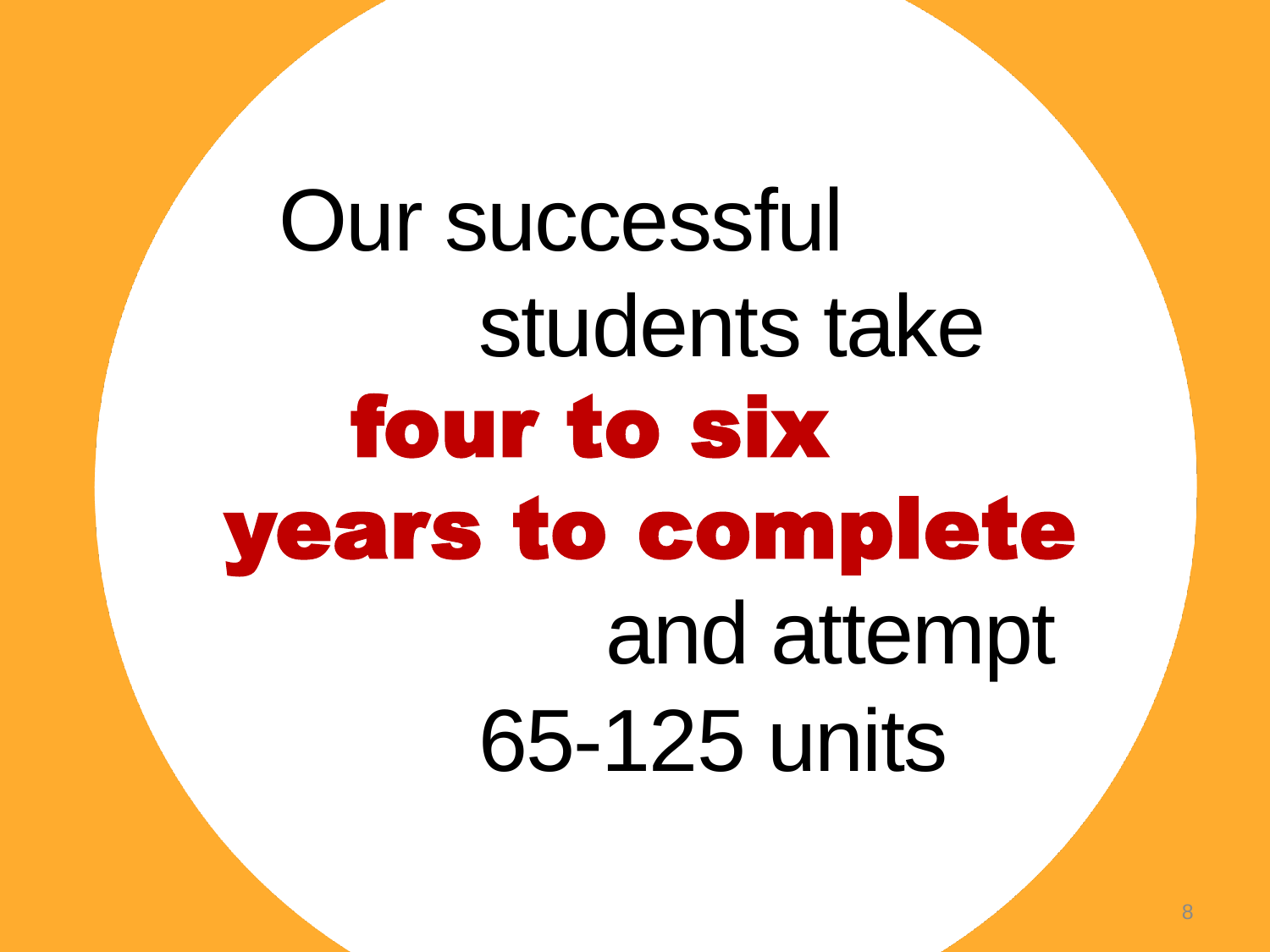# **Completion-Likely Continuum**

#### Students Most Likely to Complete

- Enroll full time, stay about 6 years
- Attempt an average of 123 credits in transferrable courses
- Pass 73% of courses and have high completion rates (68%)

#### Students Somewhat Likely to Complete

- Enroll full time, stay about 4 years
- Attempt 66 transferrable credits, but fewer math, physical & life sciences
- Pass 73% of courses but have low completion rates  $(31\%)$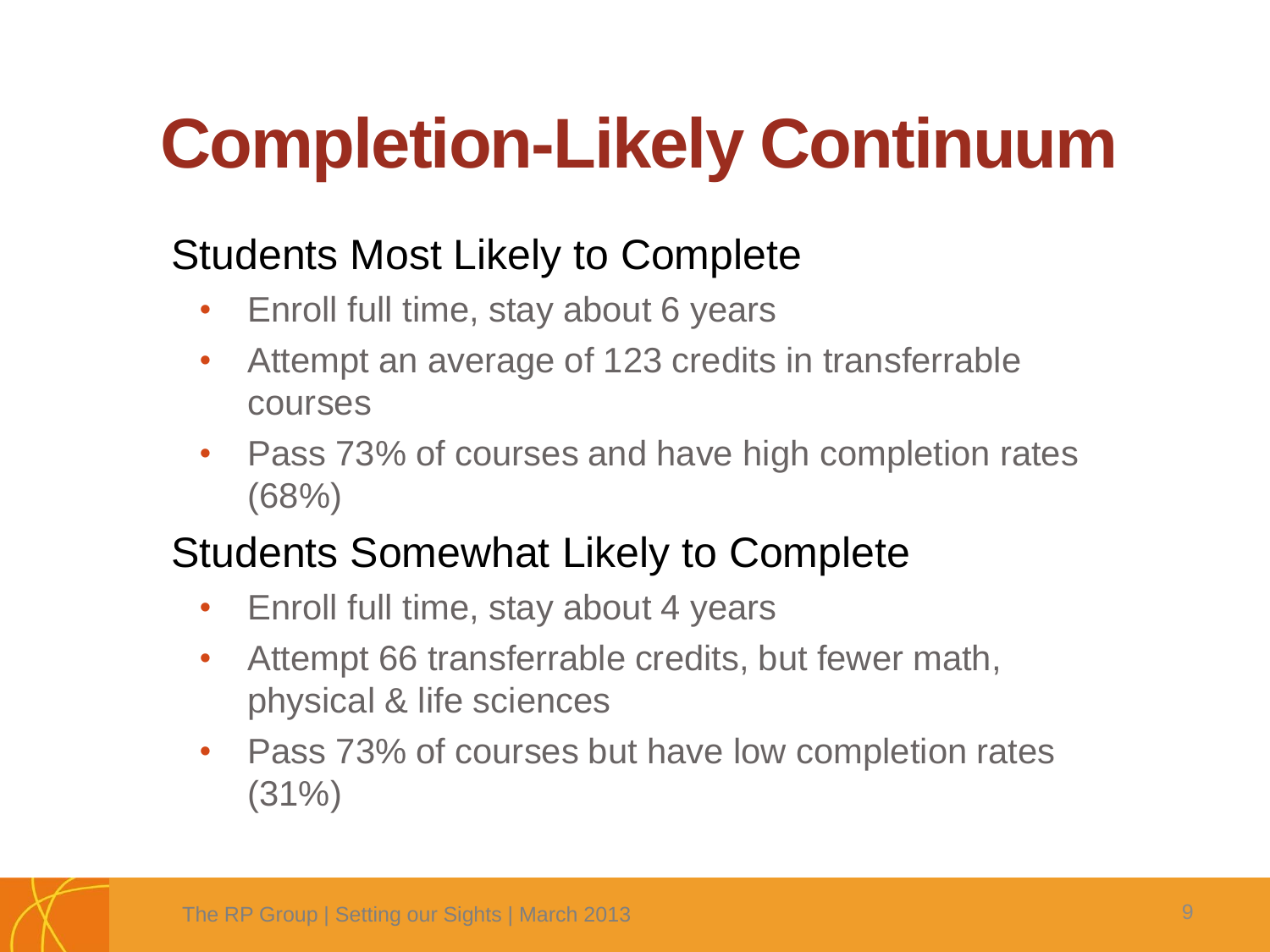## **CTE Students**

- Enroll full time, stay about 5 years
- Attempt 82 units in commercial services, engineering and industrial technologies, health fields and public and protective services
- Pass 80% of courses but have low completion rates (35%)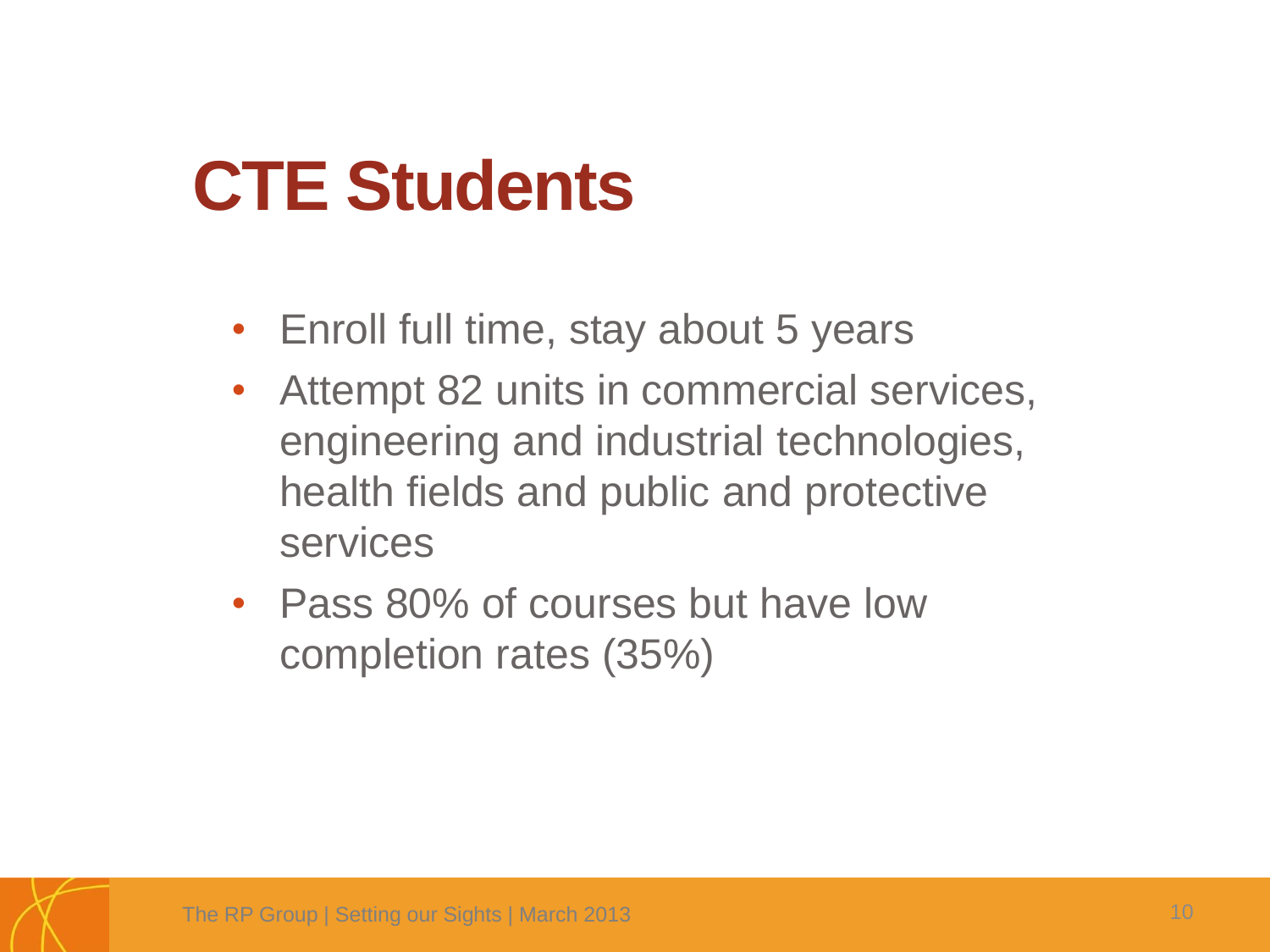African American, Latino and Native American students are more likely to be in our less-successful clusters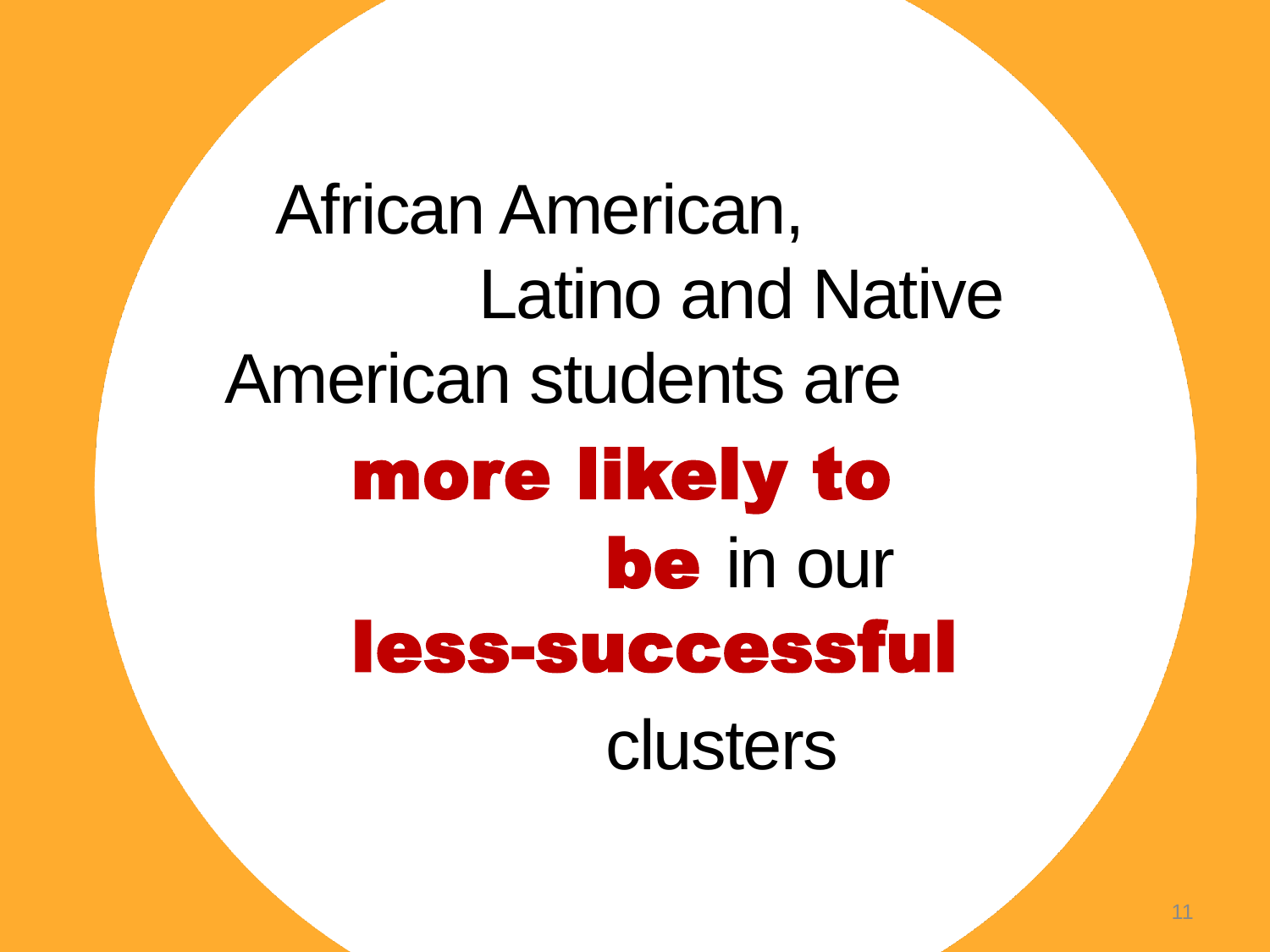# **Completion Unlikely**

- Course-taking patterns indicate they are seeking a degree or transfer
- Enroll part time, attend intermittently, stay about 2 years
- Attempt 16 transferrable credits, with more **CTE**
- Pass 26% of courses and have very low completion rates (10%)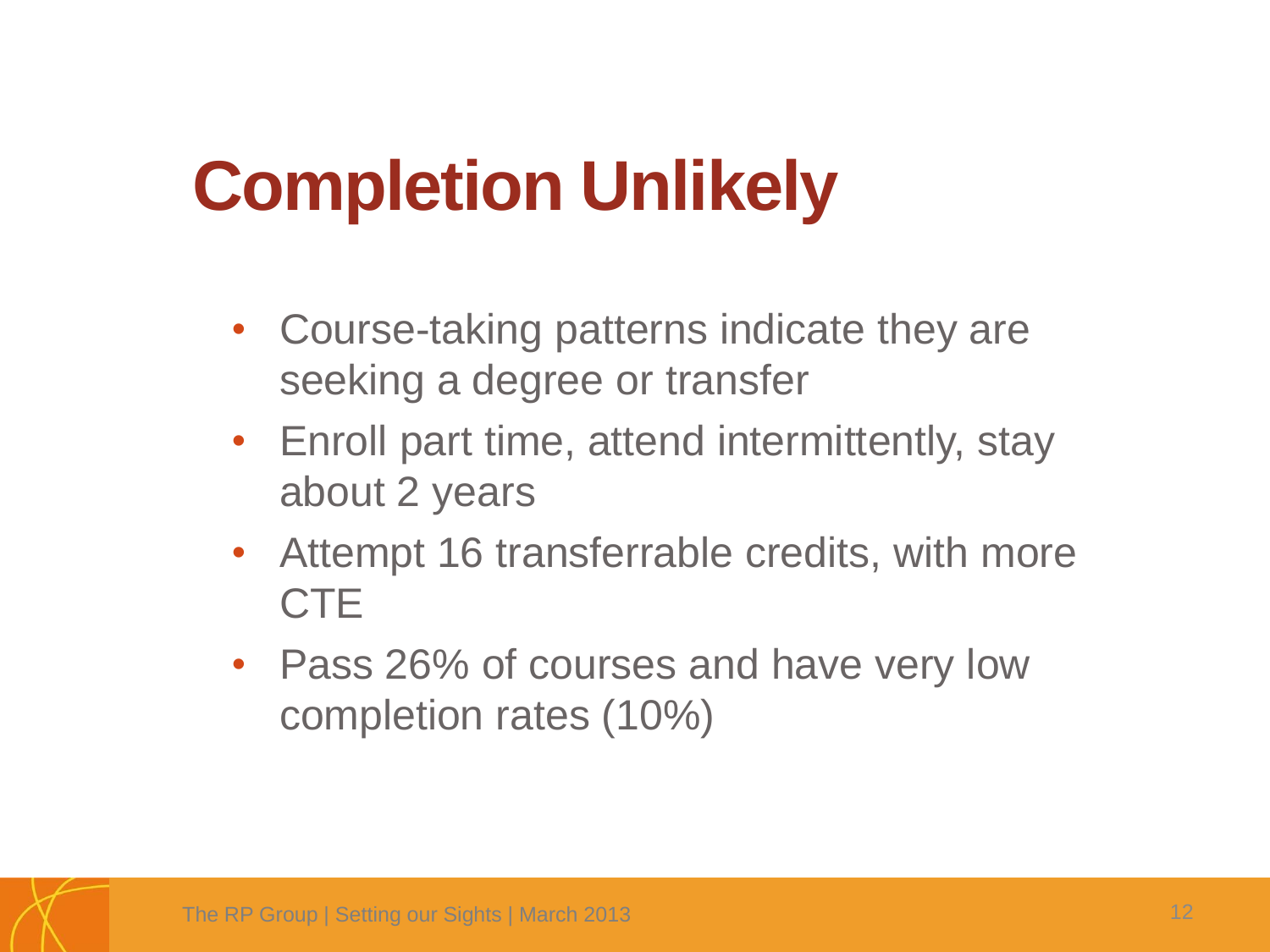Unless we change, time-to-complete will be unacceptably long and success rates for an increasingly low income and of-color student population will be unacceptably low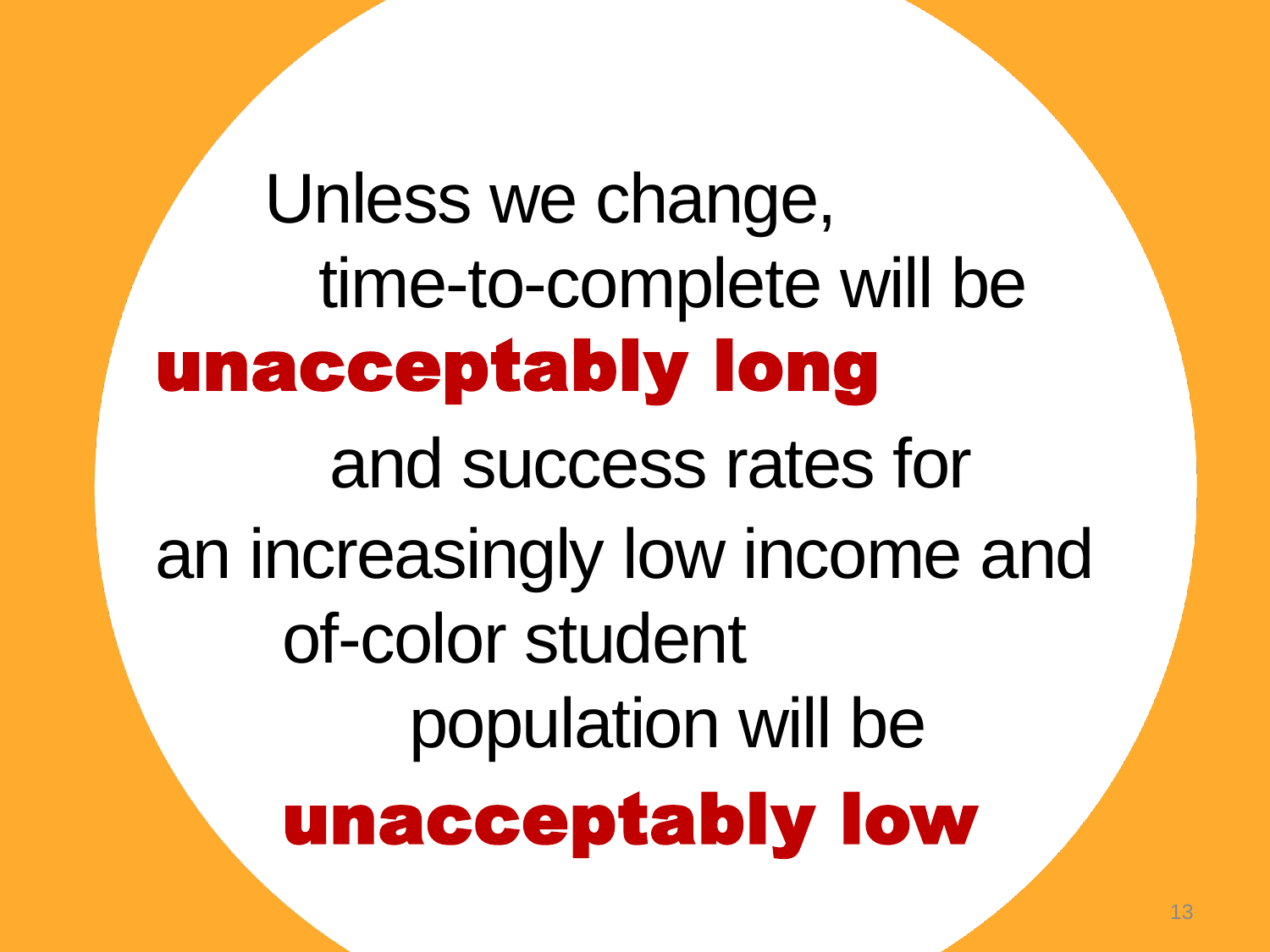STUDENT SUPPORT (RE)DEFINED

# **Why we can't use job titles, isolated programs, or angel funding to structure our solutions**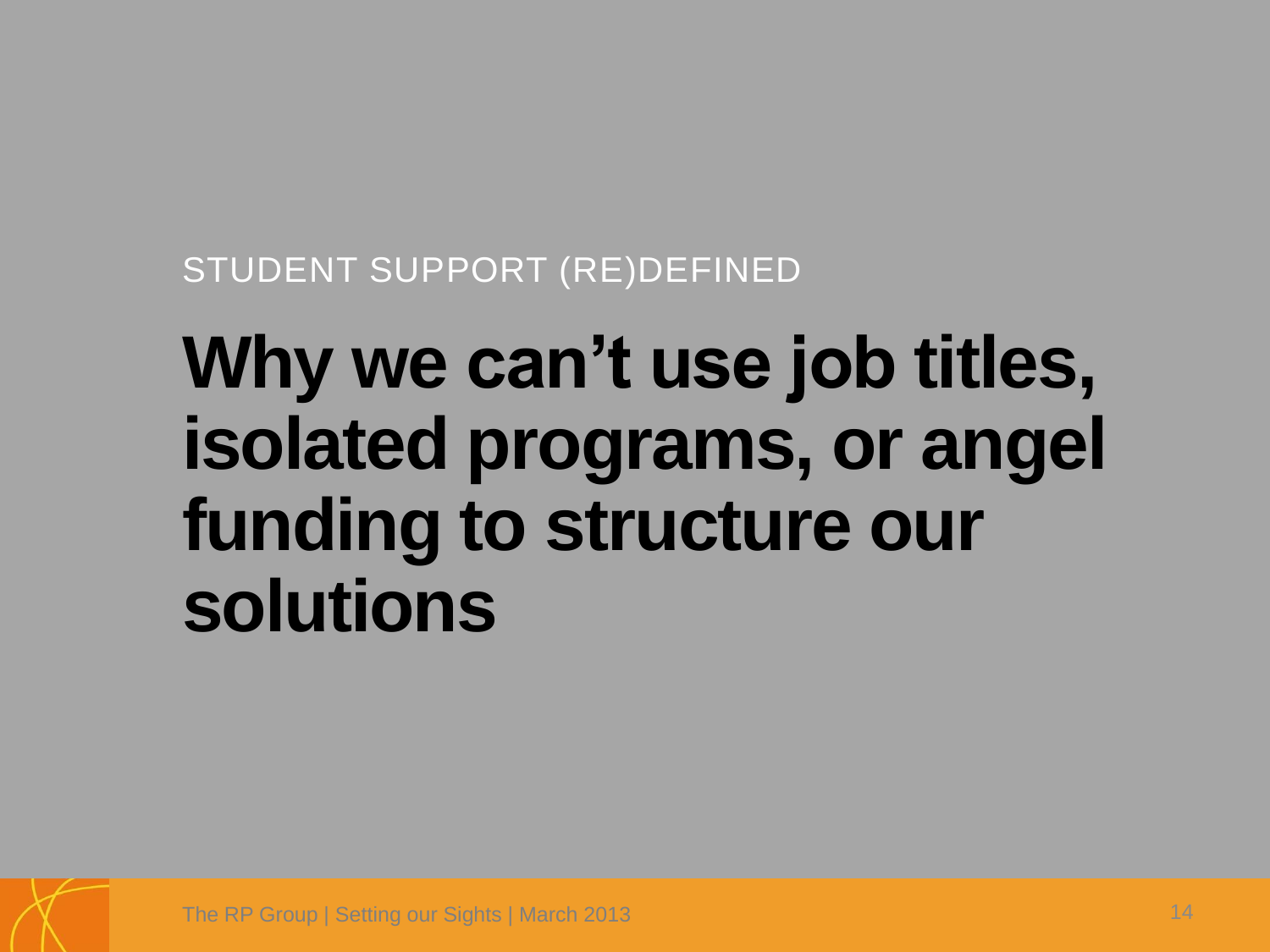# **The Research**

In an environment of extreme scarcity, which student support activities can be delivered inside and outside of the classroom to improve success for all students, paying special attention to African-American and Latino learners?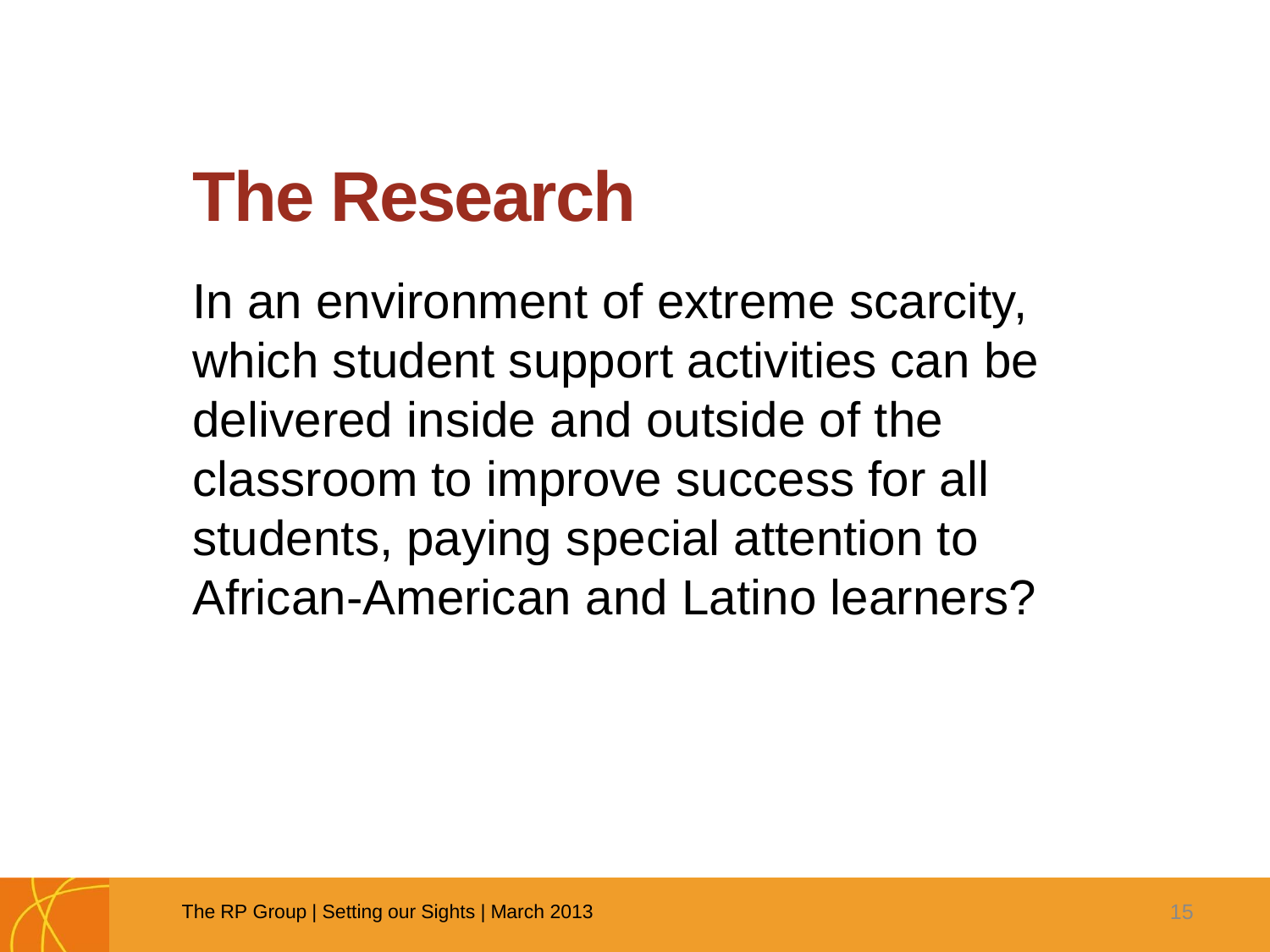## **Six success factors**

- **Directed:** Students have a goal and know how to achieve it
- **Focused**: Students stay on track keeping their eyes on the prize
- **Nurtured:** Students feel somebody wants them to succeed as a student and helps them succeed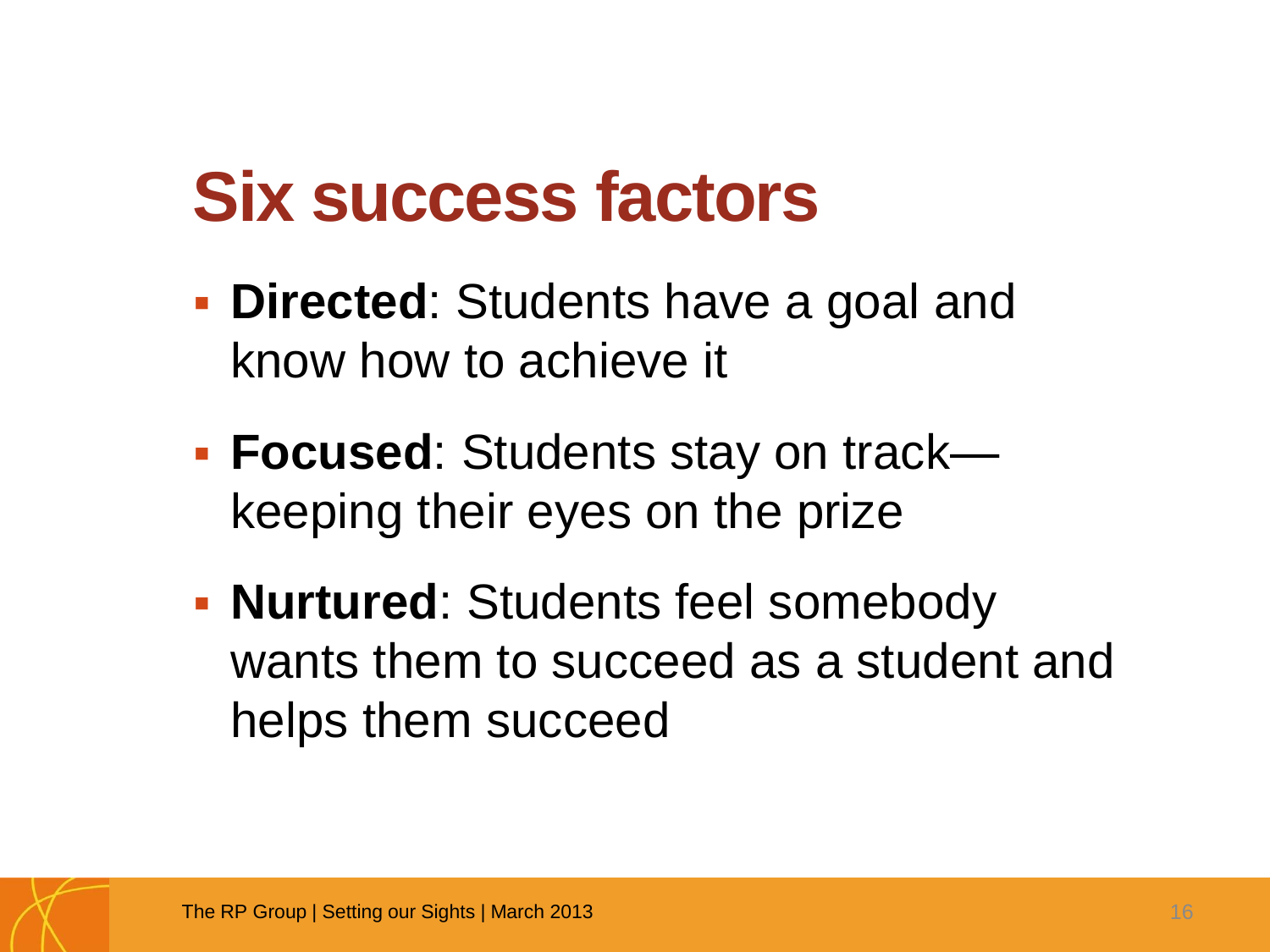# **Six success factors (***cont.***)**

- **Connected**: Students feel they are part of the college community
- **Engaged:** Students actively listen and participate in class and are involved in extracurricular activities
- **Valued**: Students' skills, talents, abilities and experiences are recognized; they have opportunities to contribute on campus and feel their contributions are appreciated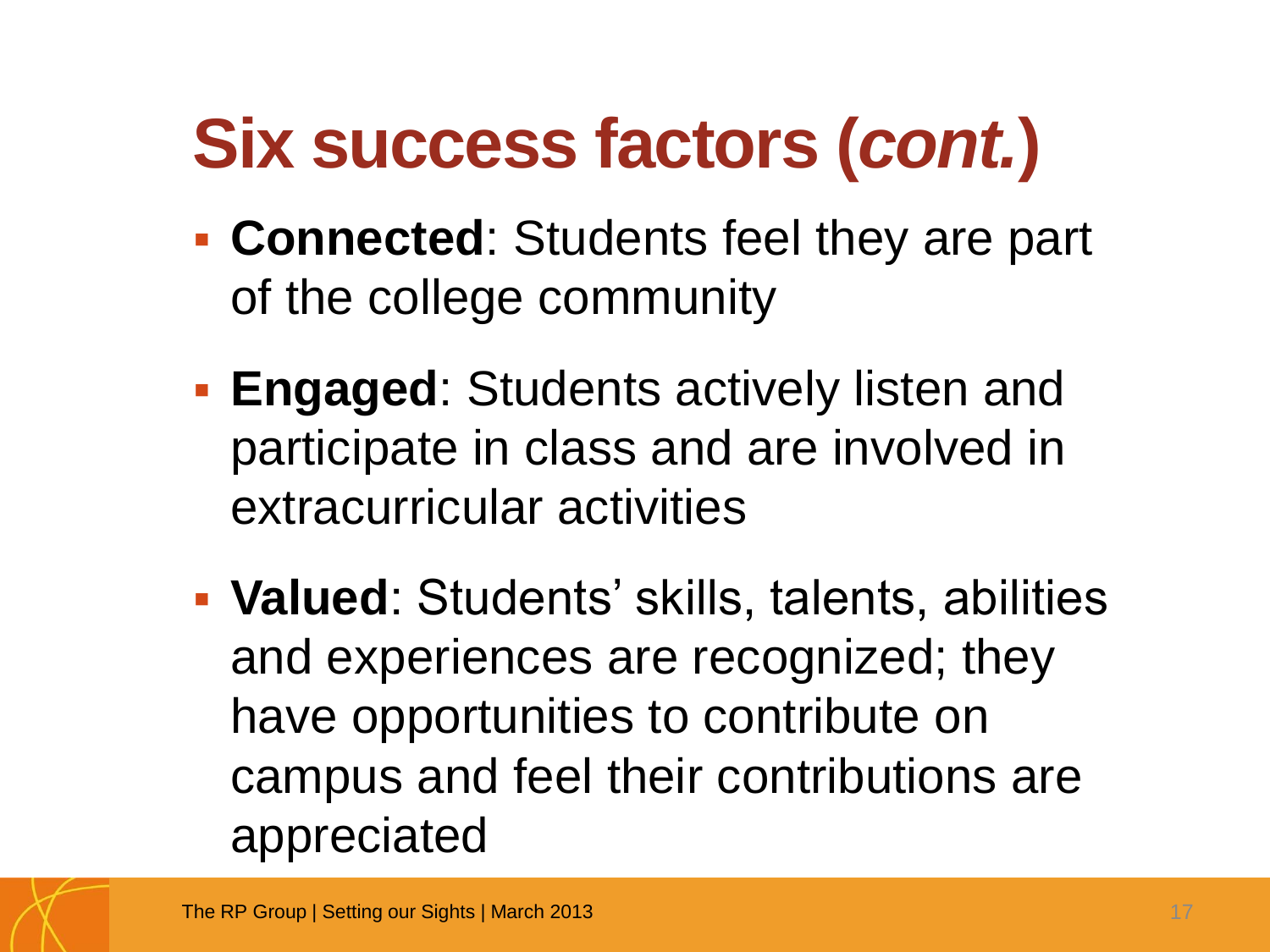# **Students weigh in**

In surveys and focus groups with nearly 900 students from 12 California community colleges, we learned:

- Which factors are most important to their success
- **How they have experienced those factors**
- **What they recommend colleges could do** to strengthen these factors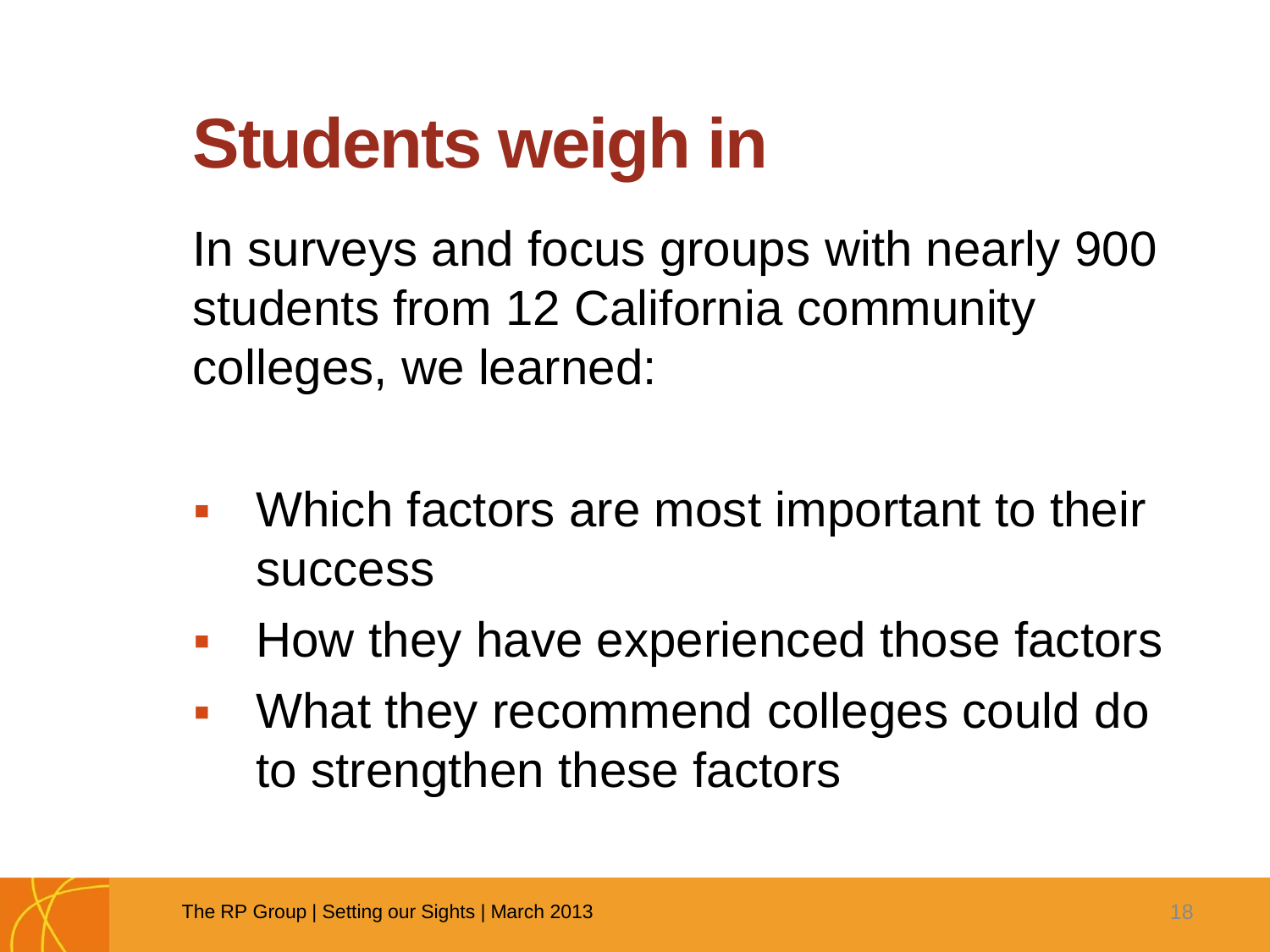# **Directed: Student Voices**

*I came here for liberal arts and then I got offered to take several human resources and business classes. I was doing well in these classes and just going along and the professor asked me, "What are you here for? What are you doing?" I said, "Just having fun and stuff." He said, "You really need to focus on something." So it was the instructor that helped me choose a direction.*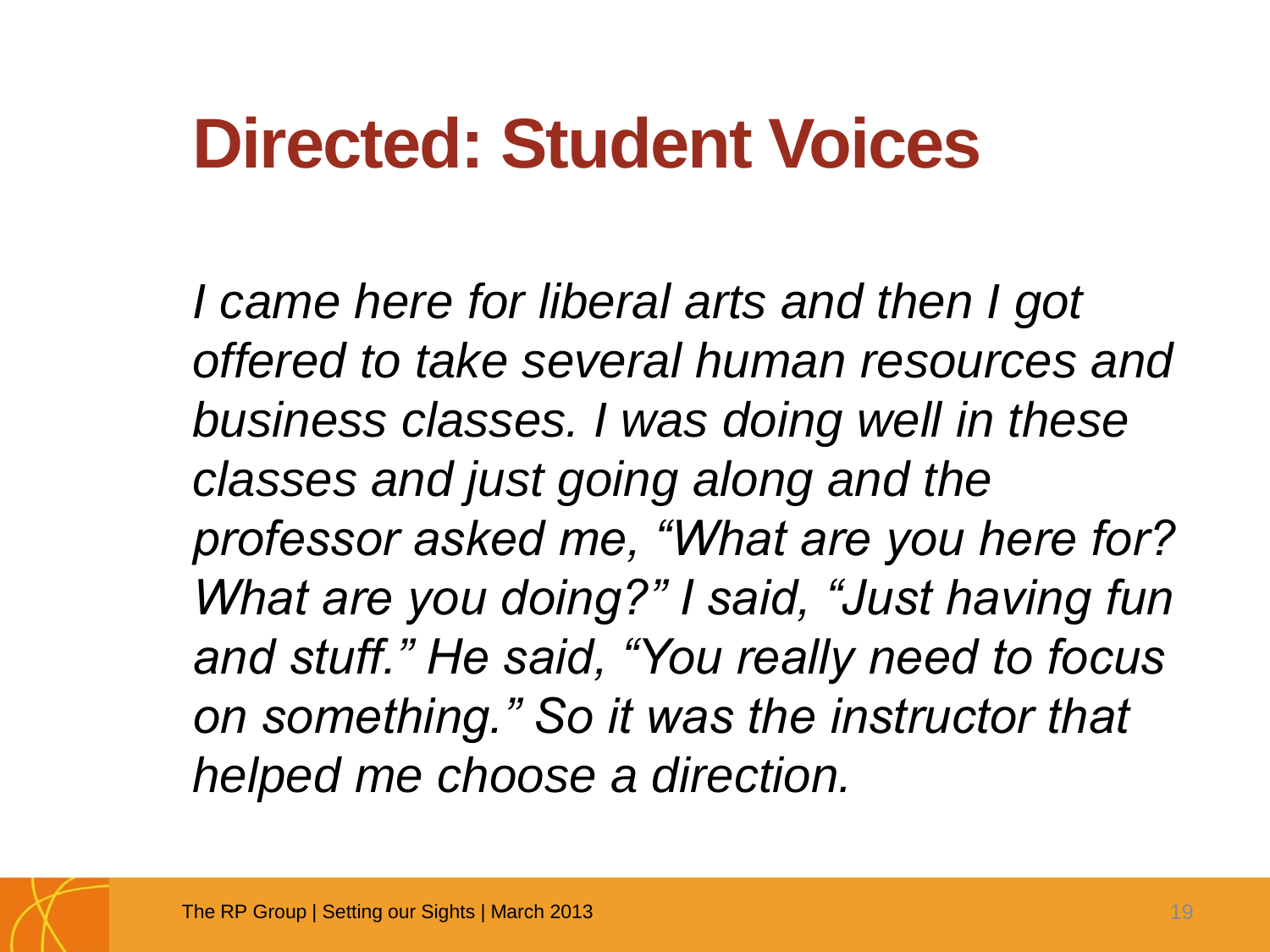# **Directed: Observations**

- **Students reported struggling to find direction**, particularly regarding what courses they need to take and how educational milestones related to life or career goals.
- **If counselors and faculty worked together proactively,** particularly with undecided and first-generation students about establishing an educational plan, it could make a significant difference.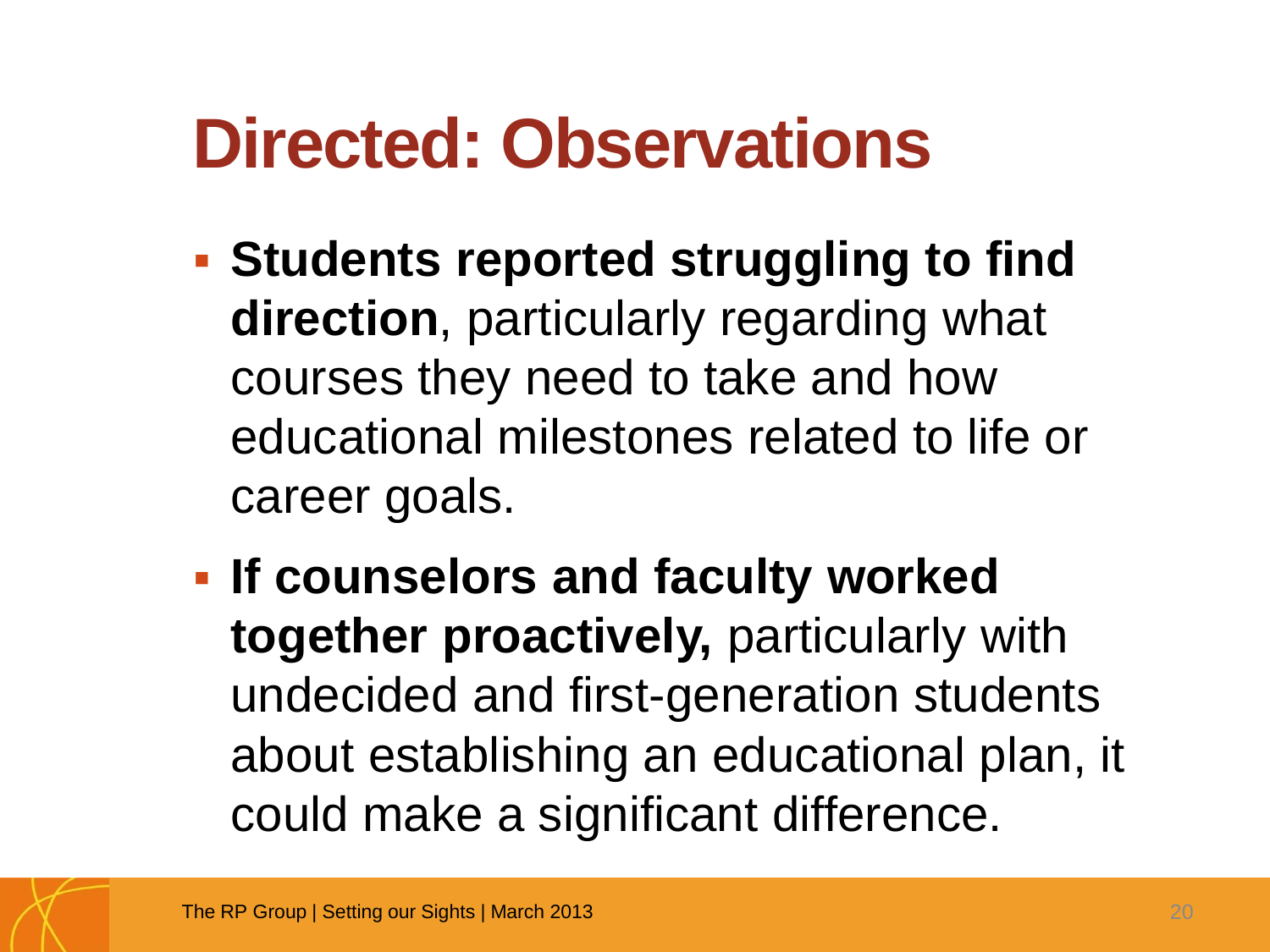## **Focused: Student Voices**

*On my college website, they have a "degree works" system where I can go and check all the classes I've taken. And I keep looking at it when I'm a little down. I think, "Oh, I'm almost there." So, it's kind of a big motivator. I see my grades and what I've accomplished and it lifts my spirits.*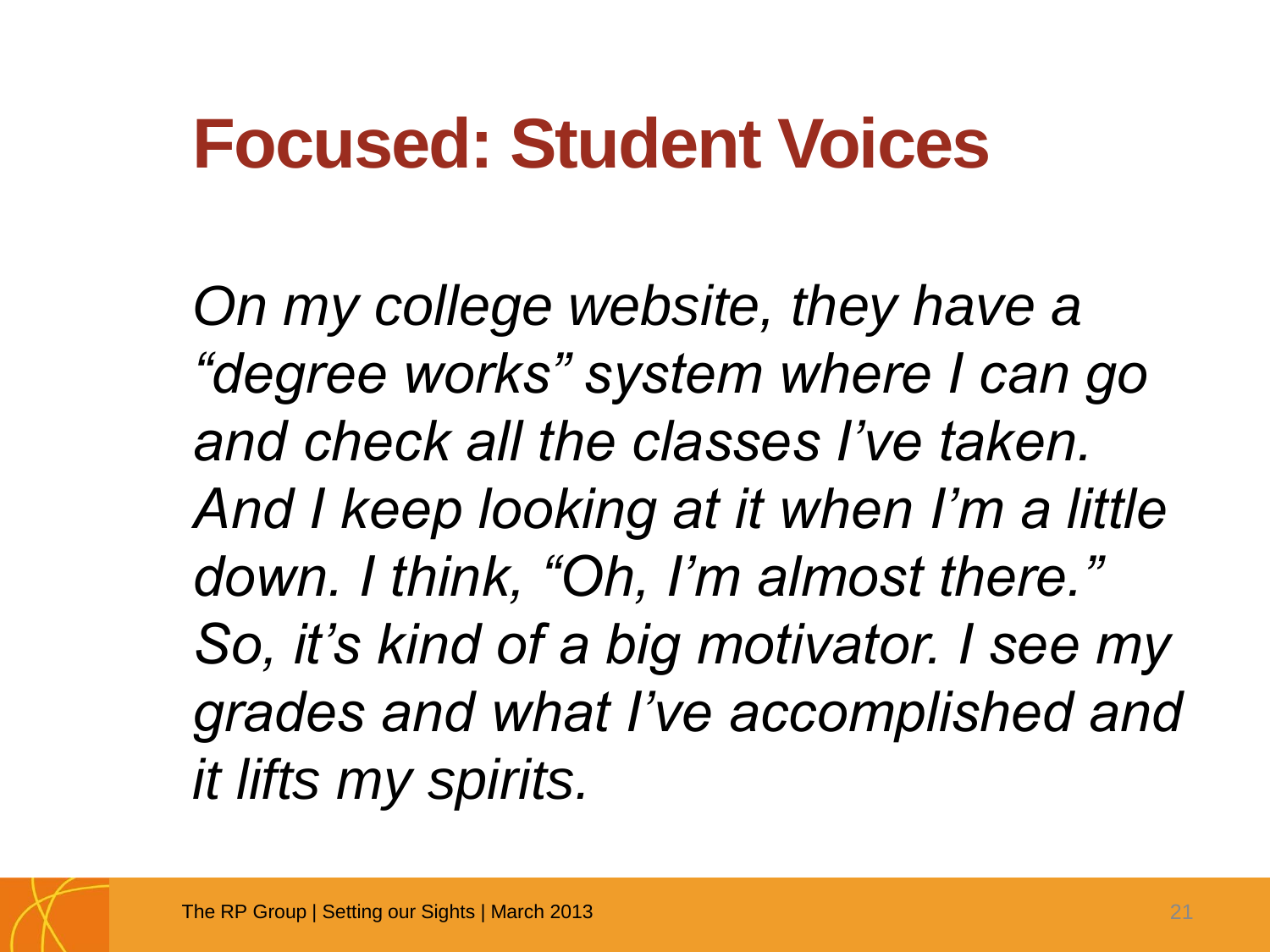## **Focused: Observations**

- **Concentrating support on the front door** will be important to help that "least likely to success cluster," but it is not sufficient
- While many students arrive to college motivated, **their drive needs to be continuously stoked and augmented** with additional support in order for success to be realized
- **This is not just an issue of study skills**, it's also a question of being able to secure financial aid and get the classes you need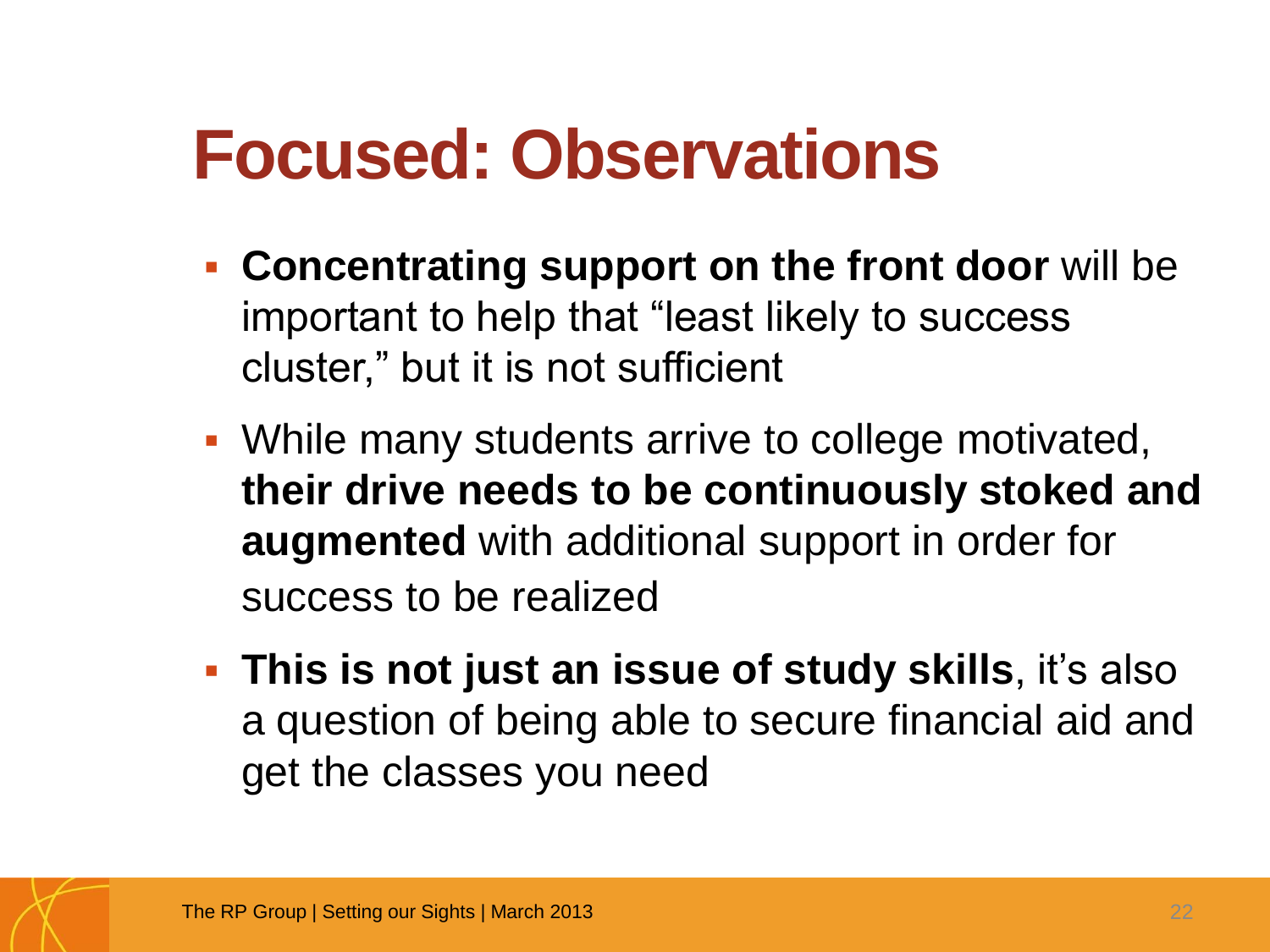Colleges need to build support systems that foster student motivation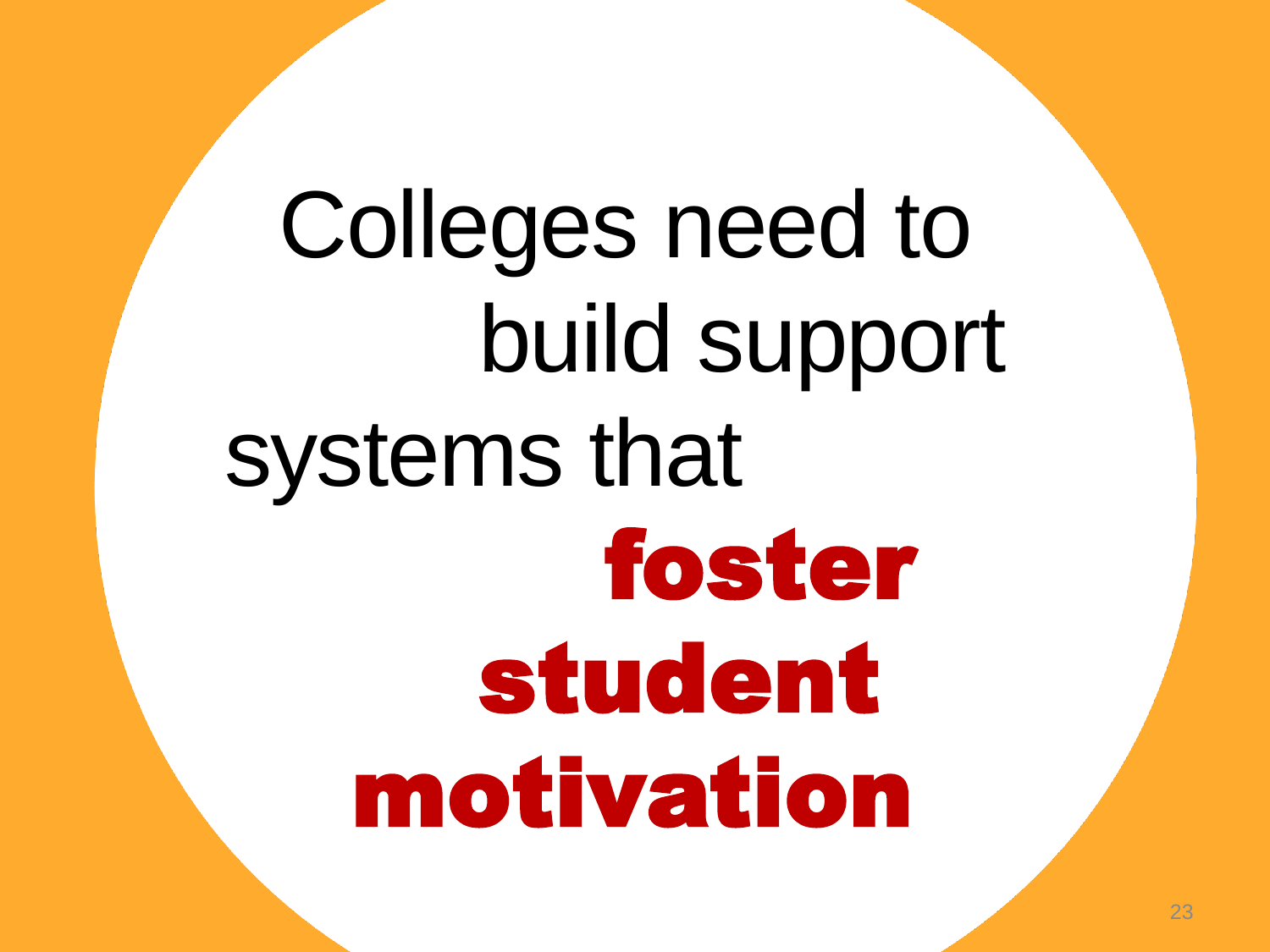# **Engaged: Student Voices**

*For me [engagement] happens in the classroom, outside of the classroom and in activities. . . . For me it's important to do all three. That's just the type of learner I am because I'm not just here to . . . be in the classroom and engage in the classroom and then leave and not engage. I have to because otherwise I'll forget what I just learned or it's a waste of time for me to be here.*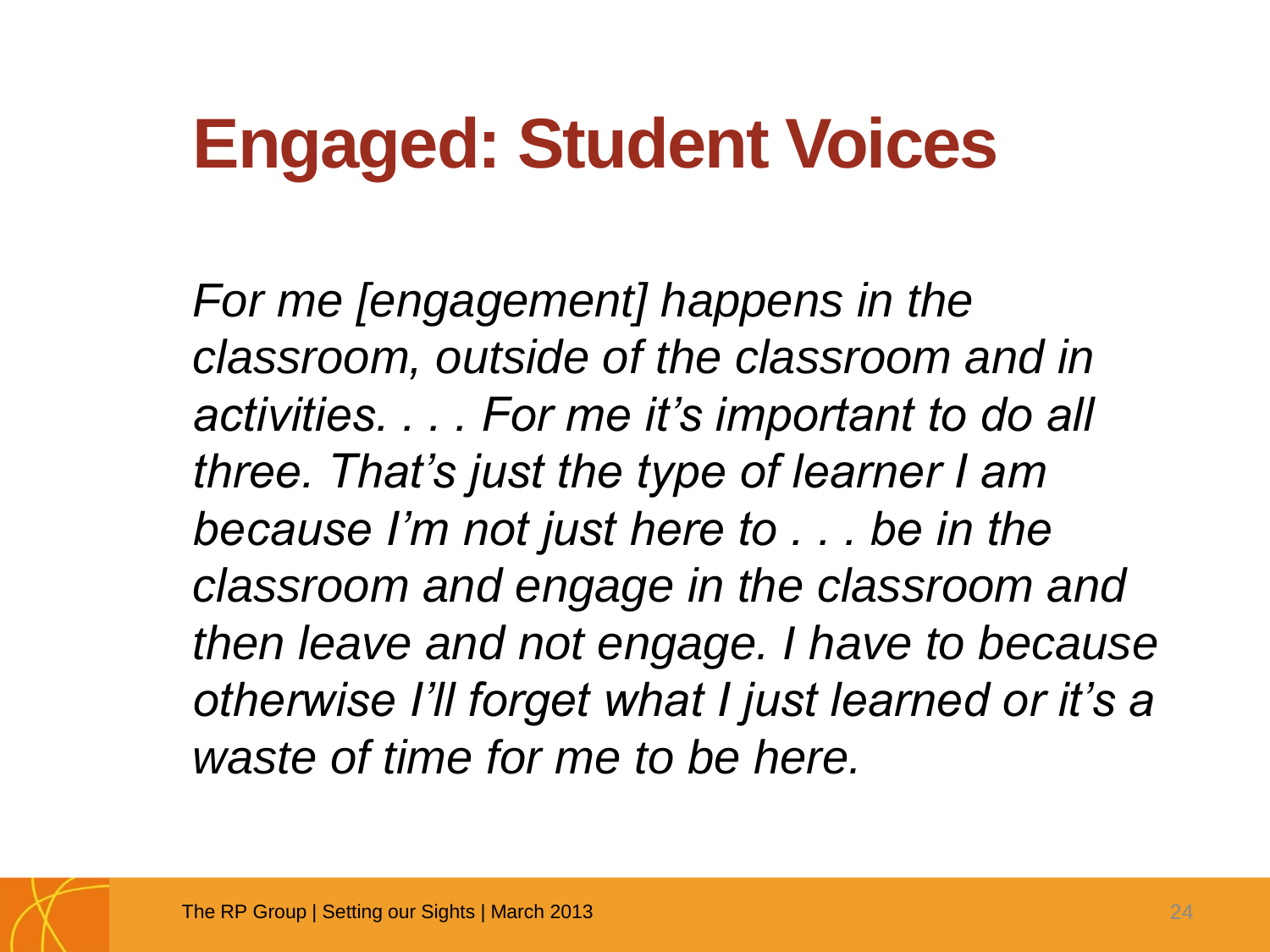# **Engaged: Observations**

- Instructional approaches matter—students said they learn best when instructors (1) **care** about their students, (2) **challenged** learners to do the best they could and (3) are **interested** in what their students thought, and (4) sufficient **academic support** is provided.
- We can look for **practices break down the classroom walls** by helping students engage with other students, with the surrounding community, and the larger world, like service learning or peer mentoring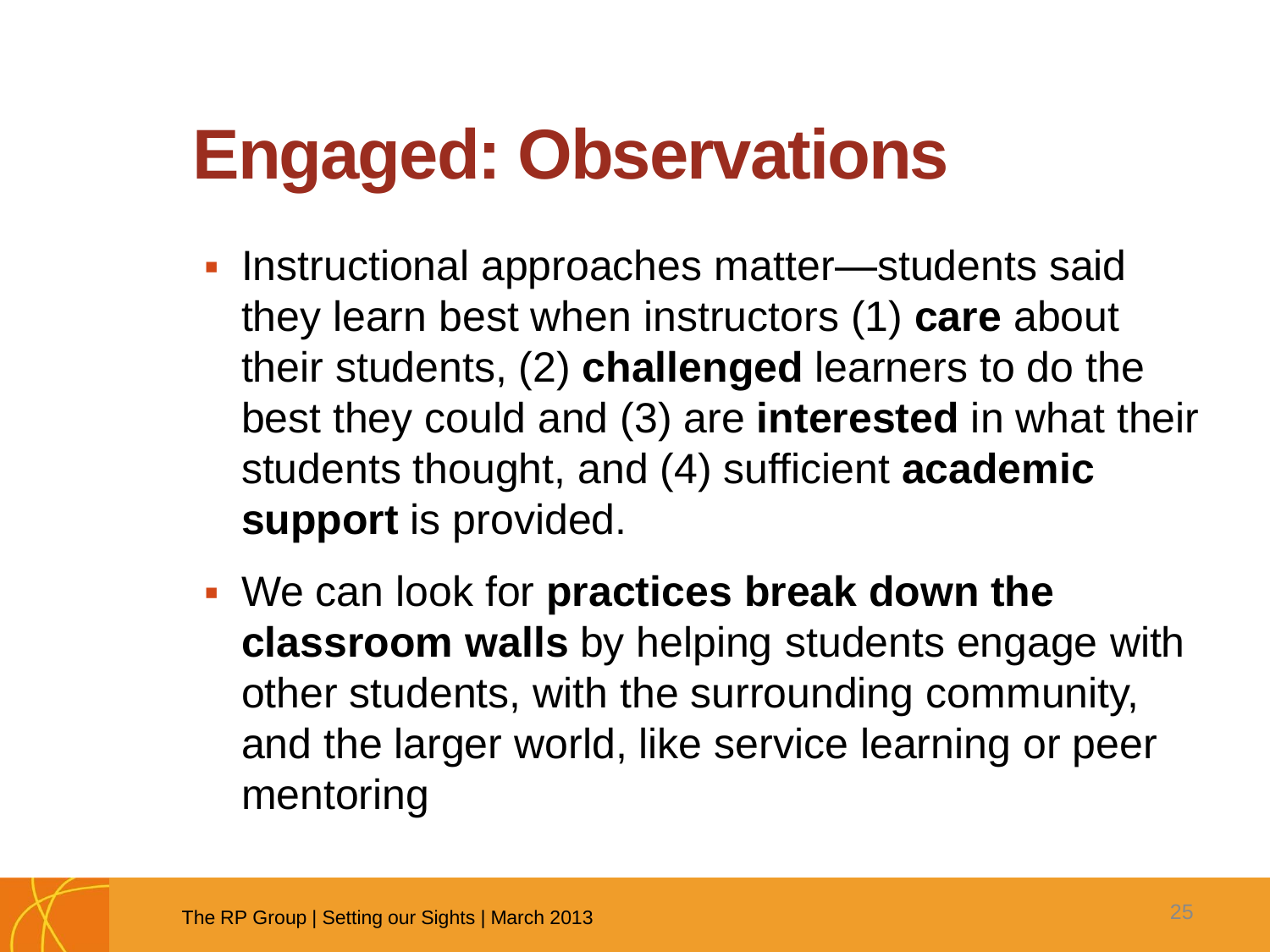# **Nurtured: Student Voices**

*The first day I came to campus to register, I was lost and didn't know where to go. I unintentionally ended up in DSPS office and there's a lady that sits in front. . . . She was very helpful to me. She actually told me exactly what I have to do. . . . She even sat down with me on the computer to help me finish my registration. And she has been very helpful since then. I really feel that . . . when somebody cares about you, it makes you more responsible. Because she's been taking care of me, I think that I have to do my best. Whenever she talks about me she says, "This is the student that I helped and he's so successful."*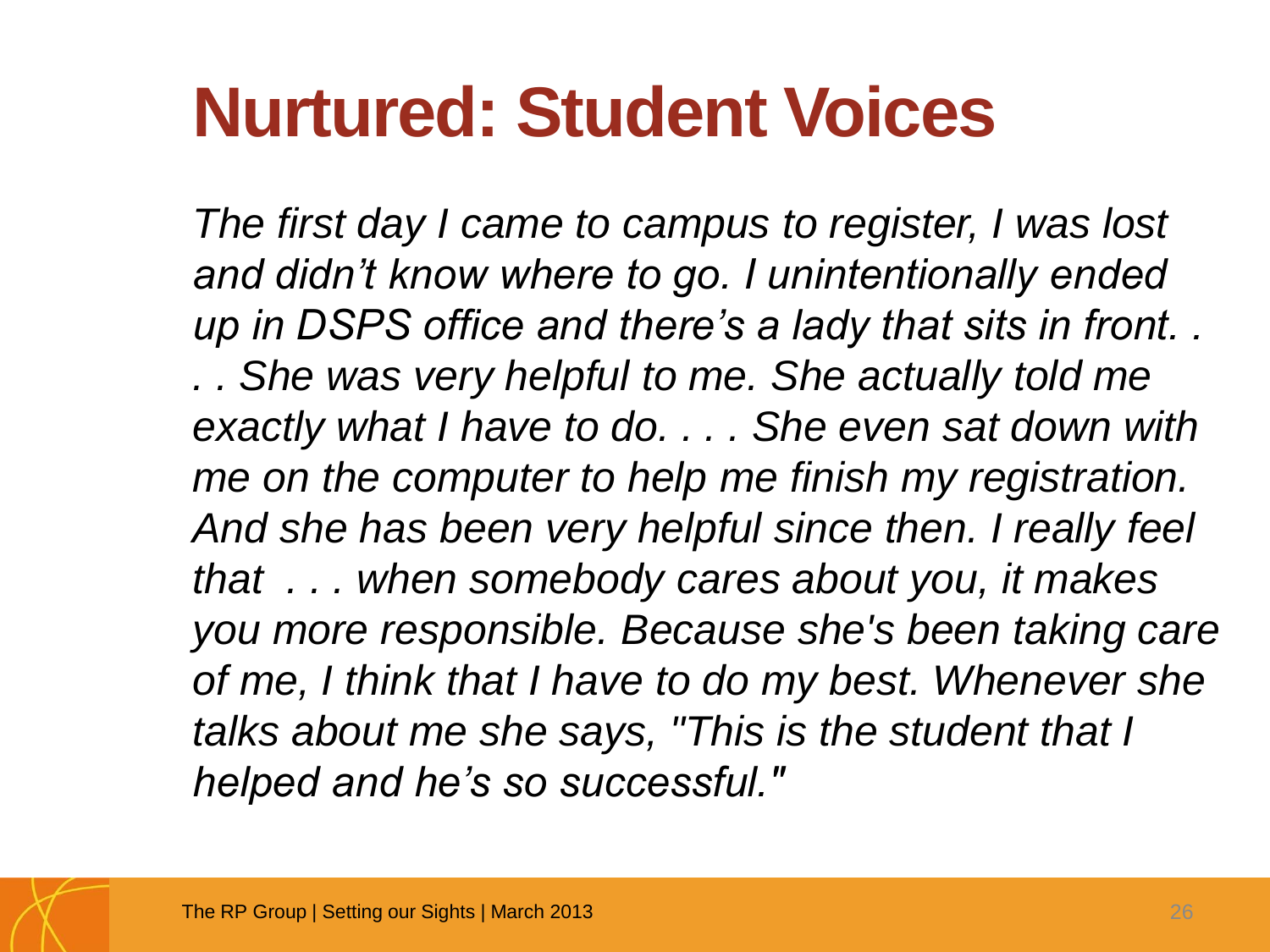# **Nurtured: Observations**

- **Job title is not important** in providing nurturing this support can come from anyone and it can be fostered in small as well as large ways
- Students noted that feeling nurtured has a big impact on their academic progress—having a coherent approach for providing nurturing throughout a student's experience can help build a **larger culture of student success**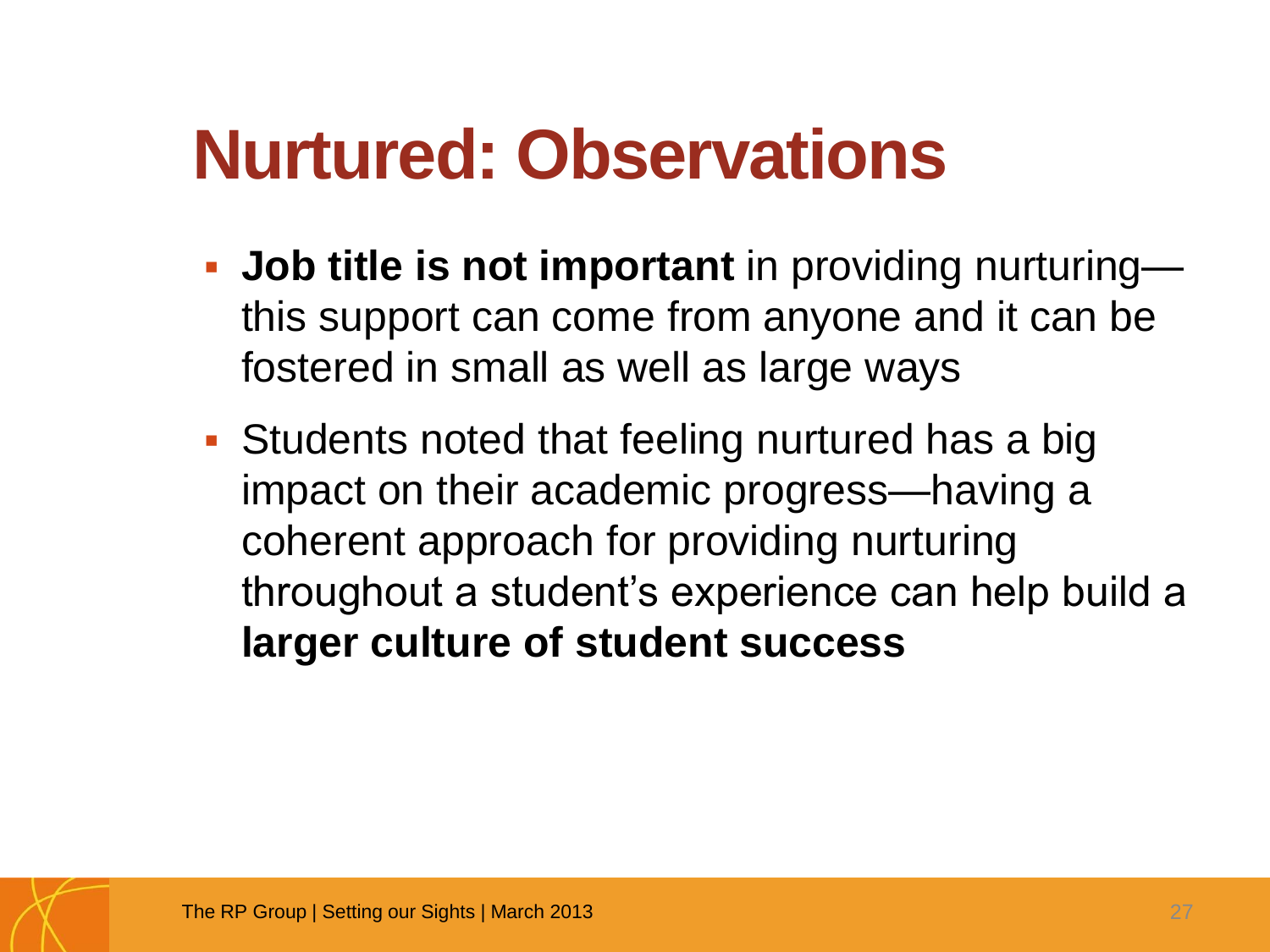# Everyone has a role to play in supporting students, not just student services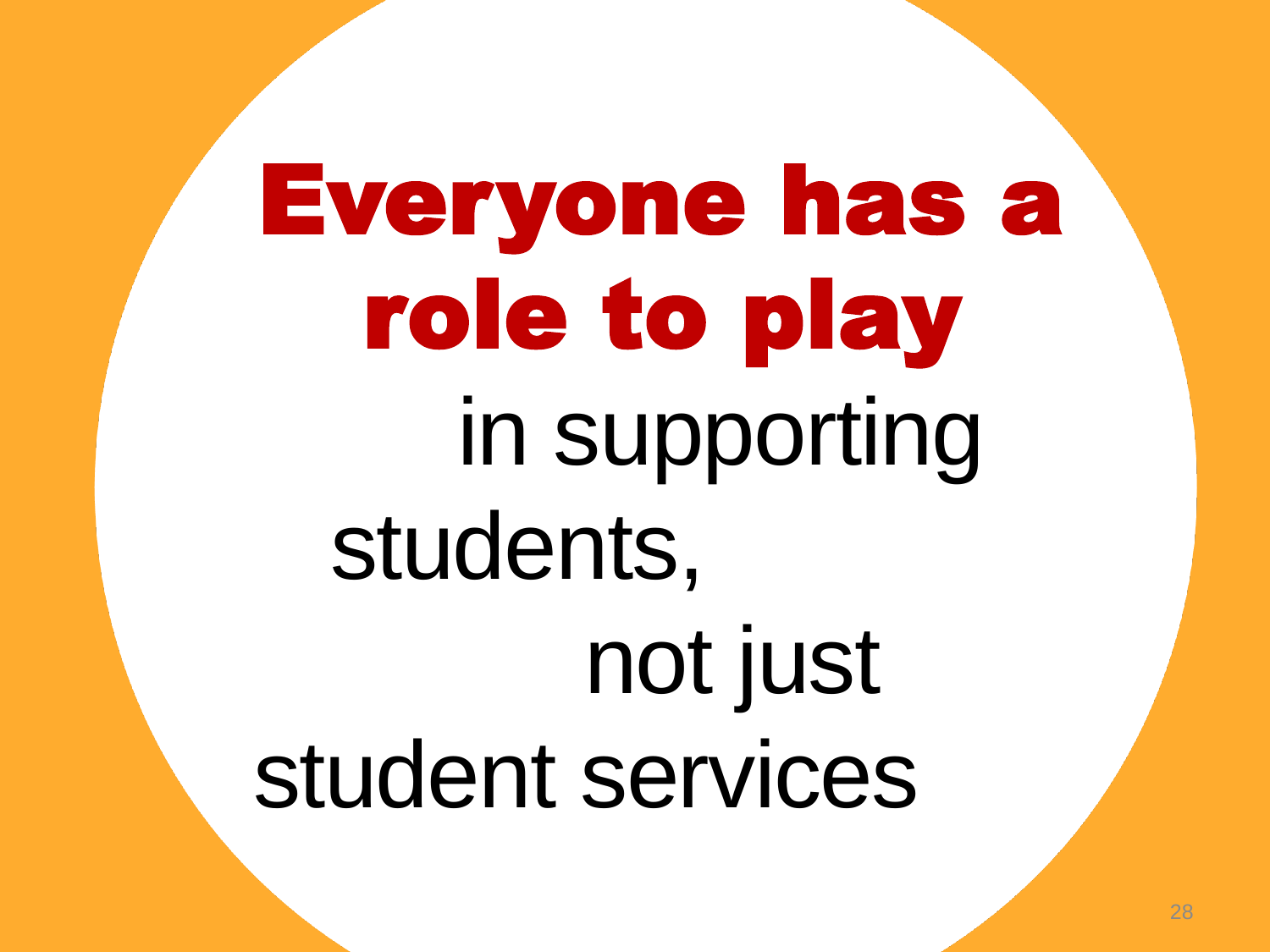# **Connected: Student Voices**

*I think . . . making the student feel more connected, it sort of lies a bit within the professors as well. Because there's been some classes where the professor has one or two tests a semester and doesn't lecture and it's all based on the book. And you don't feel very connected to that class. Whereas you can have a professor that fully engages you in lectures. There's classwork spread throughout the whole semester and you can see he really cares. You're more motivated to go to that class to be at the school.*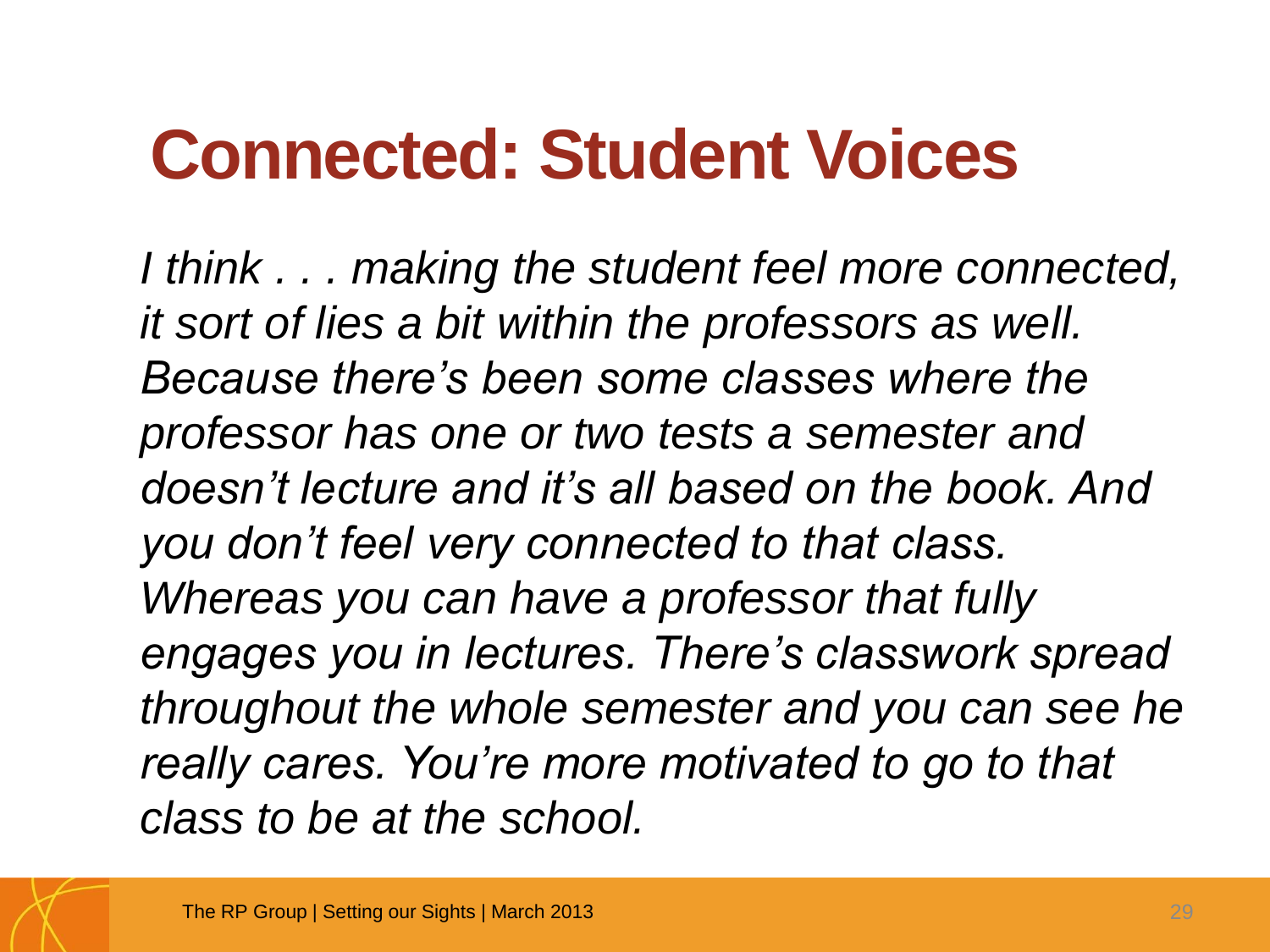# **Connected: Observations**

- Students often don't feel connected to community colleges because it is a **temporary stop toward a larger goal—**there may not be a sense of pride in being at a community college
- Connection isn't just an issue for students **practitioners may be just as disconnected**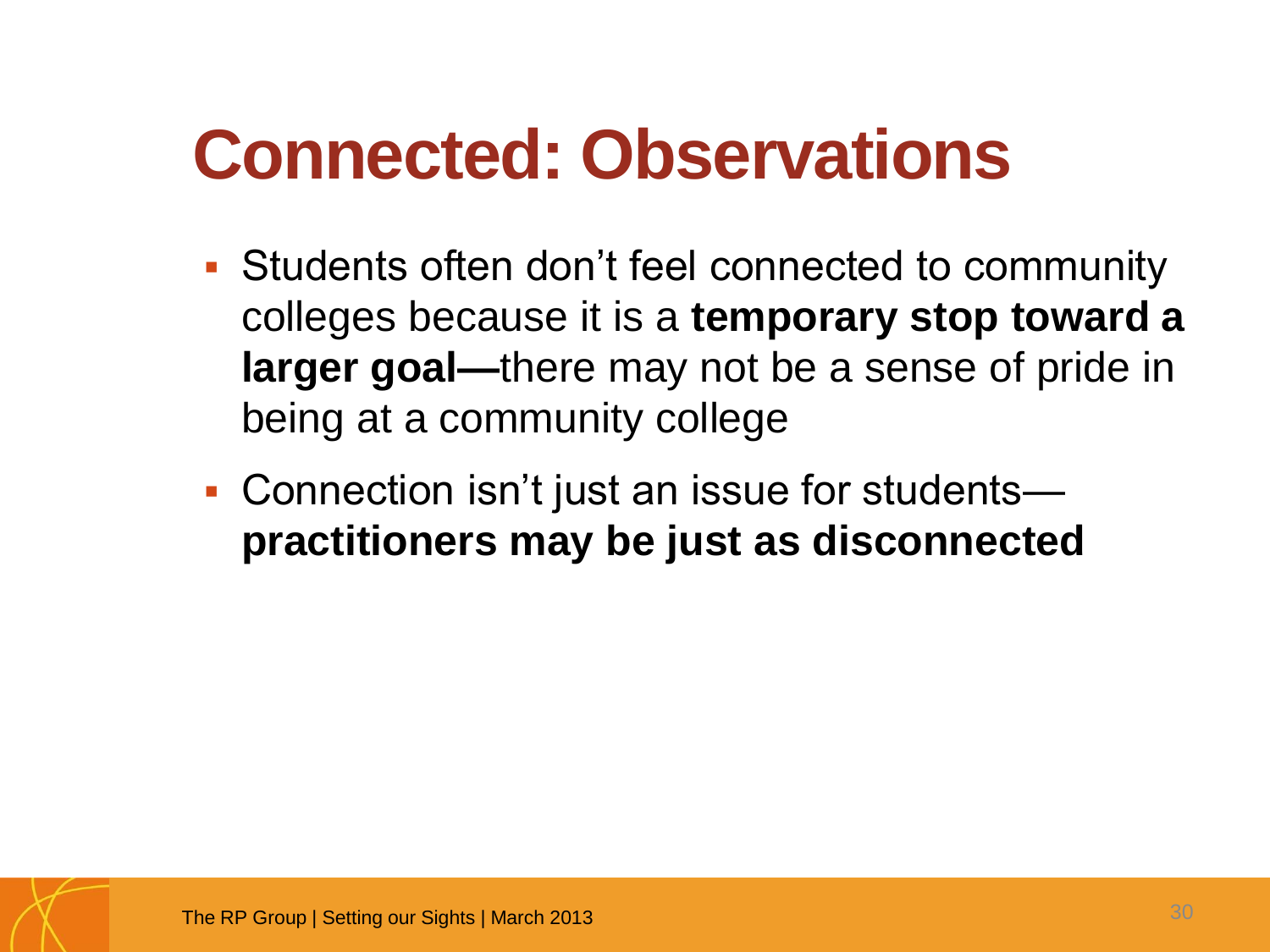# **Valued: Student Voices**

*I worked in a particular field so I bring my professional experience to the classroom and I feel that's valued. I've been told I bring an enormous professional background, specifically in debates and in answering questions about my professional experience and organization . . . .I'm able to make arguments about why you don't do certain things . . . So, yeah, in that sense, I feel very valued.*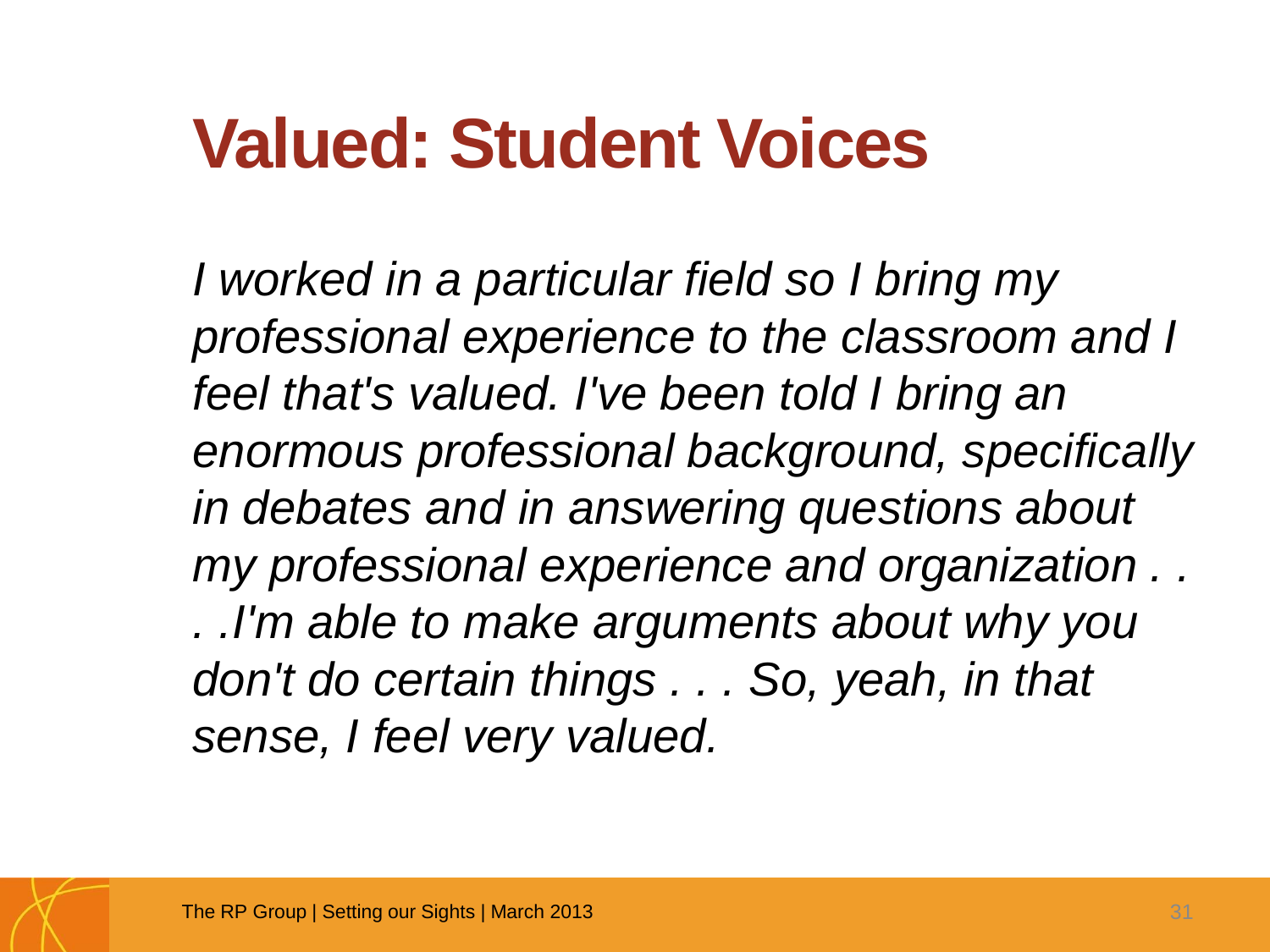# **Valued: Observations**

- Roughly three quarters of survey participants cited giving back through **community service and providing feedback to instructors** as key opportunities
- Colleges can build low-cost opportunities **for students to share their expertise,** such as community-based research, service learning, and civic engagement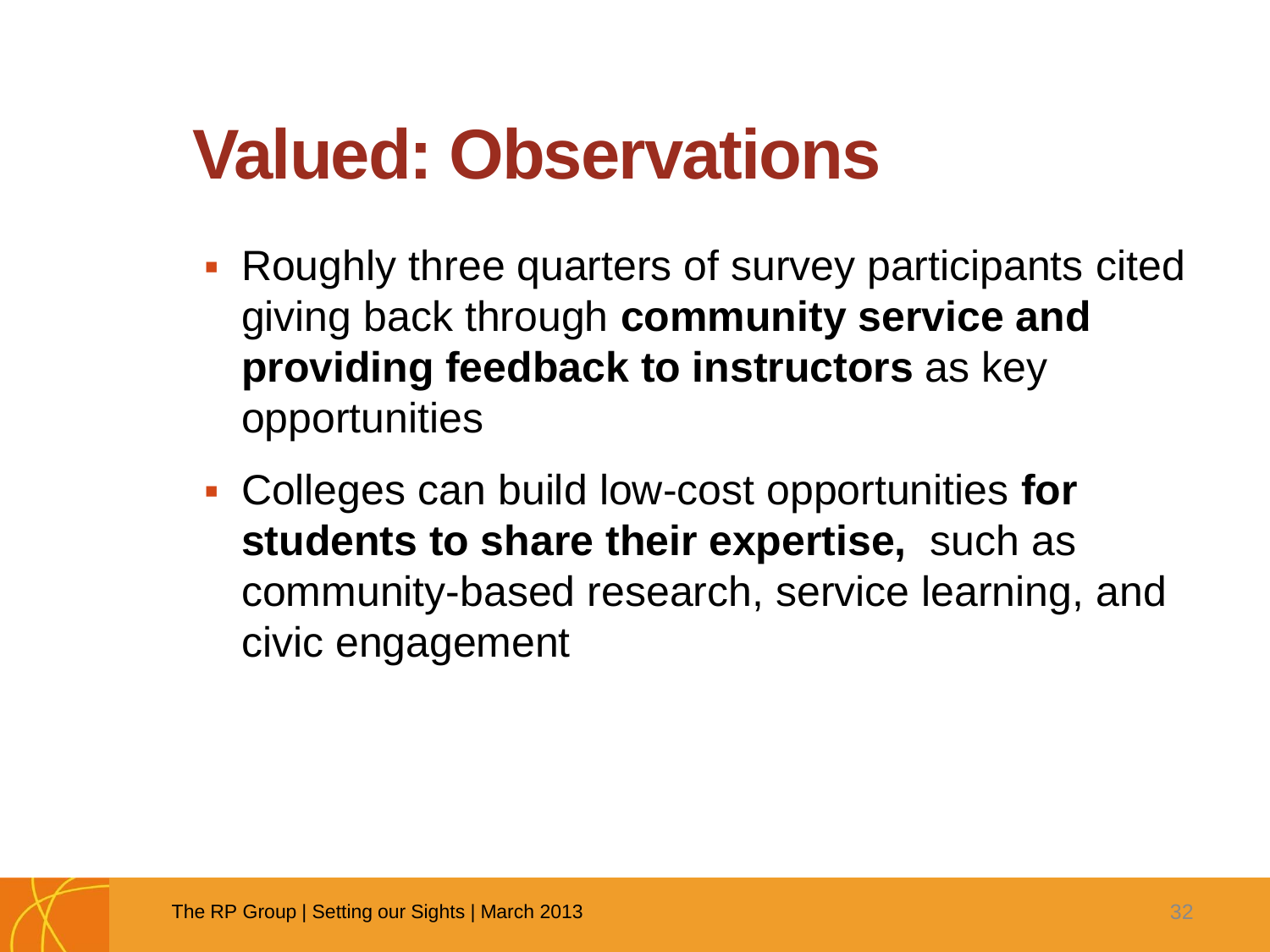# Colleges need to structure support so that all six success factors are addressed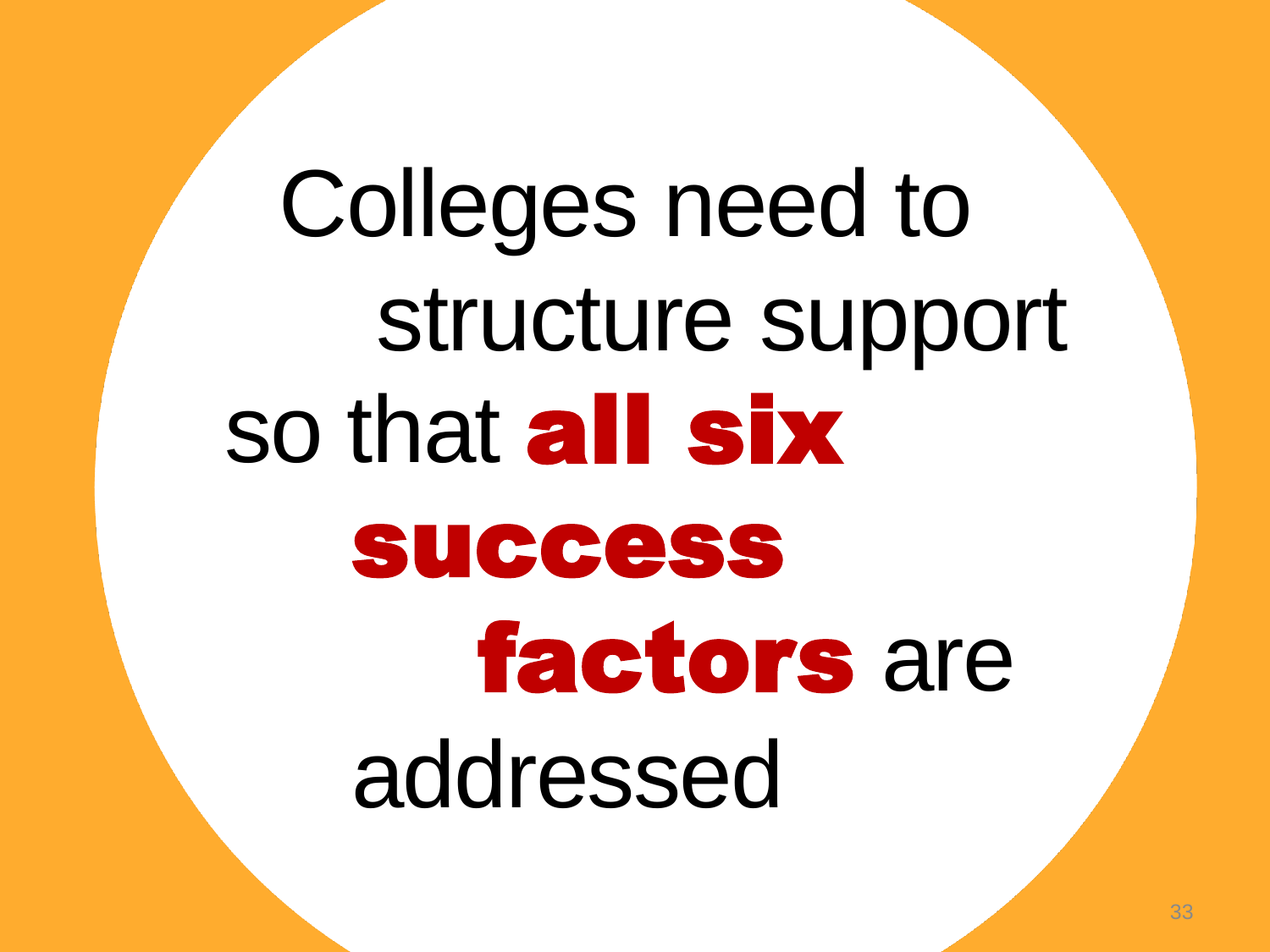# **The Bottom Line**

- Enabling more students—particularly Latinos and African Americans—to make it to completion and ensuring that the Student Success Act is sustainably implemented means looking for broader, longer-term solutions.
- **The good news is that if we approach this together,** leveraging strengths across our college communities, we're much more likely to reach our goals.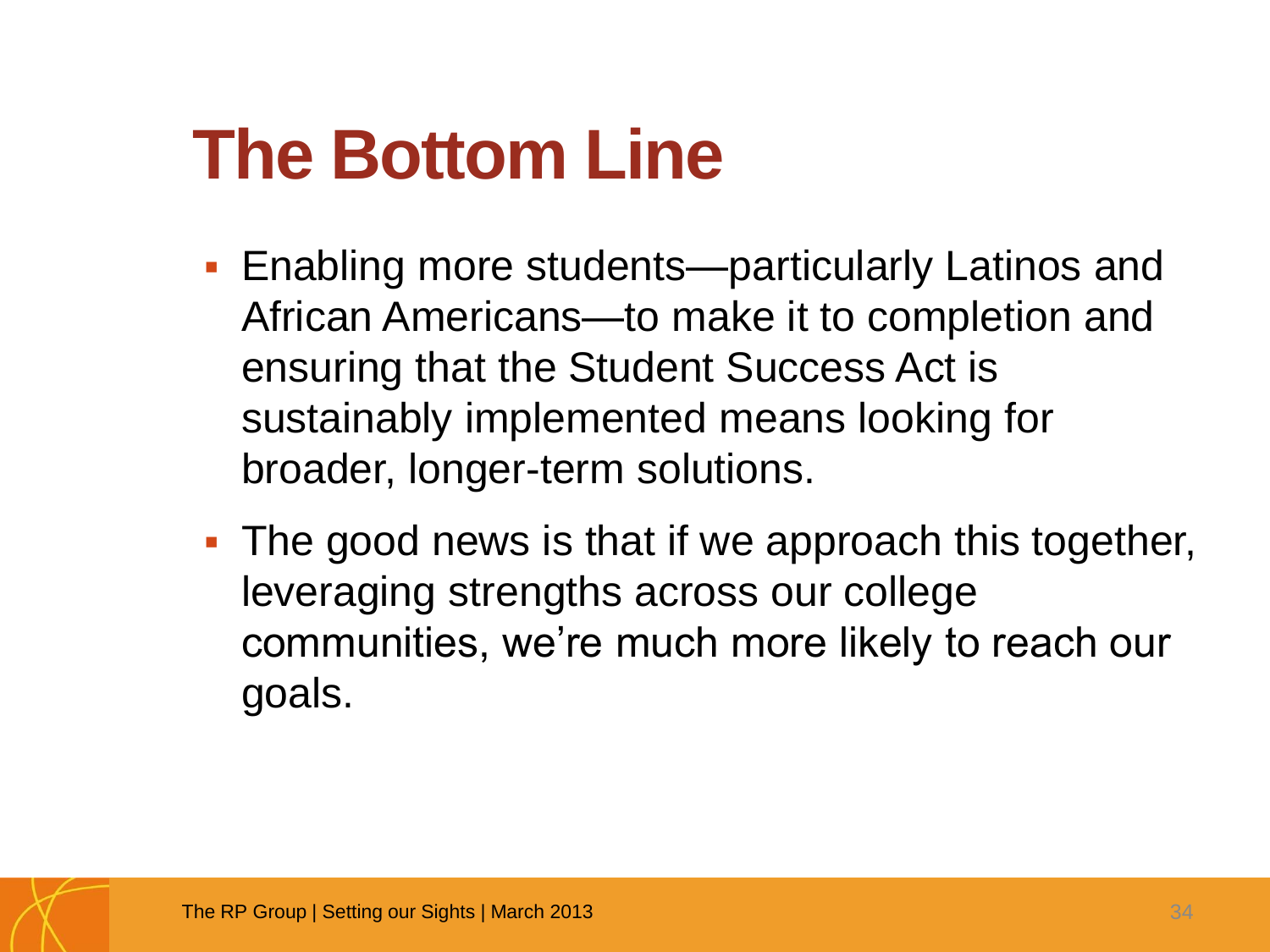# Our solutions will emerge from long-term, collaborative thinking